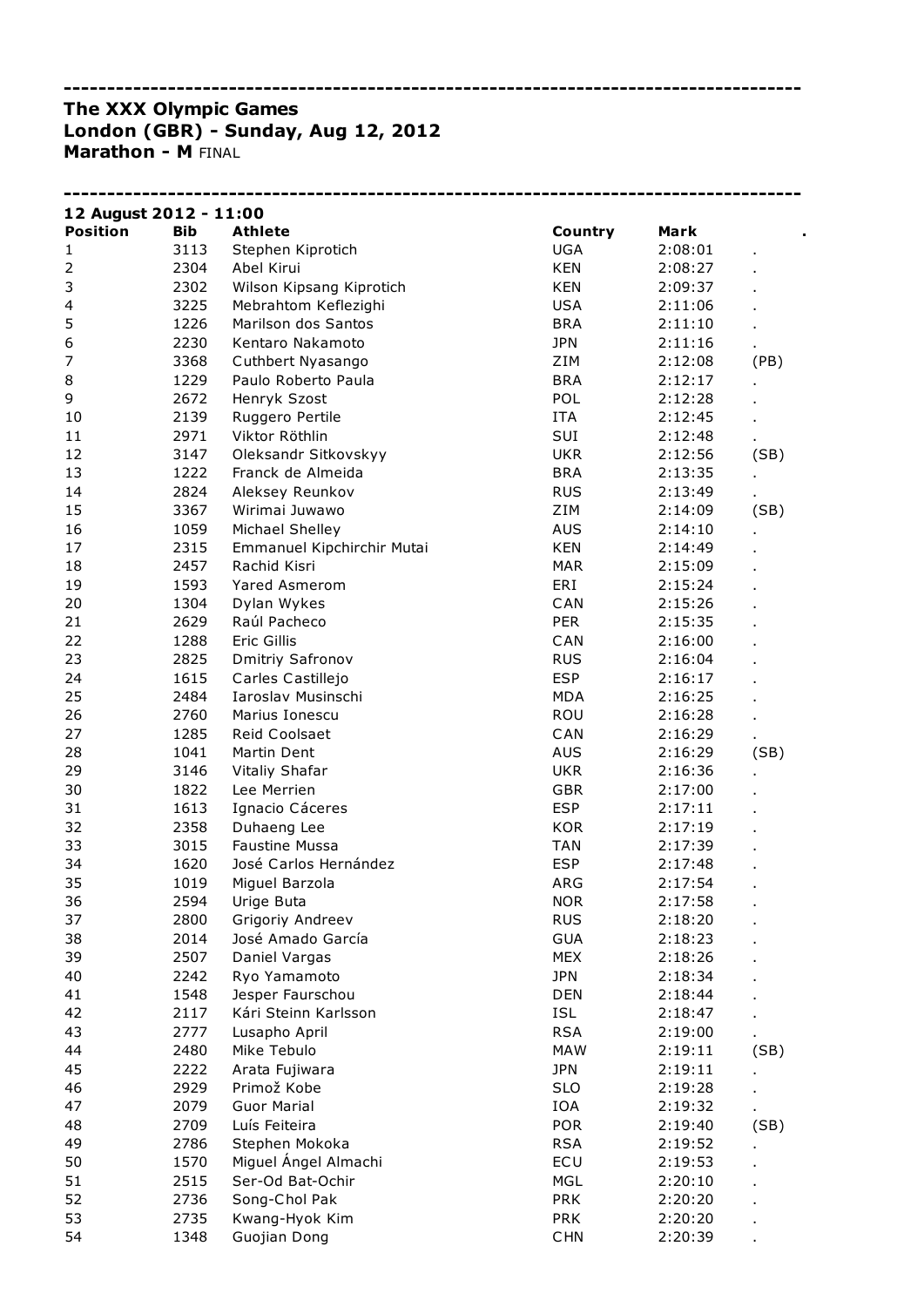| 55                  | 2962         | Anuradha Cooray                 | SRI                      | 2:20:41            |
|---------------------|--------------|---------------------------------|--------------------------|--------------------|
| 56                  | 2216         | Methkal Abu Drais               | <b>JOR</b>               | 2:21:00            |
| 57                  | 2096         | Mark Kenneally                  | IRL                      | 2:21:13            |
| 58                  | 1596         | Yonas Kifle                     | ERI                      | 2:21:25            |
| 59                  | 3123         | Ivan Babaryka                   | <b>UKR</b>               | 2:21:52            |
| 60                  | 2496         | Carlos Cordero                  | <b>MEX</b>               | 2:22:08            |
| 61                  | 1828         | <b>Scott Overall</b>            | <b>GBR</b>               | 2:22:37            |
| 62                  | 3348         | Pedro Mora                      | <b>VEN</b>               | 2:22:40            |
| 63                  | 1047         | Jeff Hunt                       | <b>AUS</b>               | 2:22:59            |
| 64                  | 1167         | Stsiapan Rahautsou              | <b>BLR</b>               | 2:23:23            |
| 65                  | 1449         | César Lizano                    | CRC                      | 2:24:16            |
| 66                  | 3016         | Samson Ramadhani                | <b>TAN</b>               | 2:24:53<br>(SB)    |
| 67                  | 1517         | Jan Kreisinger                  | CZE                      | 2:25:03            |
| 68                  | 2753         | Mohammed Abduh Bakhet           | QAT                      | 2:25:17            |
| 69                  | 1731         | Jussi Utriainen                 | <b>FIN</b>               | 2:26:25            |
| 70                  | 2500         | Arturo Malaquias                | <b>MEX</b>               | 2:26:37            |
| 71                  | 3066         | Wissem Hosni                    | <b>TUN</b>               | 2:26:43            |
| 72<br>73            | 2045<br>2351 | Tamás Kovács                    | <b>HUN</b><br><b>KOR</b> | 2:27:48            |
|                     |              | Sinkweon Jang<br>Antoni Bernadó |                          | 2:28:20<br>2:28:34 |
| 74<br>75            | 1012<br>2423 | Marcel Tschopp                  | AND<br><b>LIE</b>        | 2:28:54            |
| 76                  | 3076         | Bekir Karayel                   | <b>TUR</b>               | 2:29:38            |
| 77                  | 3030         | Chia-Che Chang                  | <b>TPE</b>               | 2:29:58            |
| 78                  | 2070         | Ram Singh Yadav                 | IND                      | 2:30:06            |
| 79                  | 2905         | Jean Pierre Mvuyekure           | <b>RWA</b>               | 2:30:19            |
| 80                  | 1985         | Konstadínos Poúlios             | GRE                      | 2:33:17            |
| 81                  | 2121         | Zohar Zemiro                    | <b>ISR</b>               | 2:34:59            |
| 82                  | 2352         | Jinhyeok Jeong                  | <b>KOR</b>               | 2:38:45            |
| 83                  | 1412         | Juan Carlos Cardona             | COL                      | 2:40:13            |
| 84                  | 3026         | Augusto Soares                  | <b>TLS</b>               | 2:45:09            |
| 85                  | 2419         | Tsepo Ramonene                  | <b>LES</b>               | 2:55:54            |
|                     | 1007         | Tayeb Filali                    | ALG                      | <b>DNF</b>         |
|                     | 1089         | Günther Weidlinger              | AUT                      | <b>DNF</b>         |
|                     | 1354         | Zicheng Li                      | <b>CHN</b>               | <b>DNF</b>         |
|                     | 1407         | Zatara Mande Ilunga             | COD                      | <b>DNF</b>         |
|                     | 1602         | Samuel Tsegay                   | ERI                      | <b>DNF</b>         |
|                     | 1676         | Ayele Abshero                   | <b>ETH</b>               | <b>DNF</b>         |
|                     |              | 1684 Getu Feleke                | <b>ETH</b>               | <b>DNF</b>         |
|                     | 1692         | Dino Sefir                      | <b>ETH</b>               | <b>DNF</b>         |
|                     | 1756         | Abraham Kiprotich               | <b>FRA</b>               | <b>DNF</b>         |
|                     | 1761         | Abdellatif Meftah               | <b>FRA</b>               | <b>DNF</b>         |
|                     | 1768         | Patrick Tambwé                  | <b>FRA</b>               | <b>DNF</b>         |
|                     | 2397         | Valerijs Žolnerovics            | LAT                      | <b>DNF</b>         |
|                     | 2409         | Ali Mabrouk El Zaidi            | LBA                      | <b>DNF</b>         |
|                     | 2451         | Abderrahime Bouramdane          | <b>MAR</b>               | <b>DNF</b>         |
|                     | 2485         | Roman Prodius                   | <b>MDA</b>               | <b>DNF</b>         |
|                     | 2717         | Rui Pedro Silva                 | <b>POR</b>               | <b>DNF</b>         |
|                     | 2788         | Coolboy Ngamole                 | <b>RSA</b>               | <b>DNF</b>         |
|                     | 2953         | Darko Živanovic                 | <b>SRB</b>               | <b>DNF</b>         |
|                     | 3203         | Abdihakem Abdirahman            | <b>USA</b>               | <b>DNF</b>         |
|                     | 3219         | Ryan Hall                       | <b>USA</b>               | <b>DNF</b>         |
| <b>Intermediate</b> |              |                                 |                          |                    |
| Position            | <b>Bib</b>   | <b>Athlete</b>                  | Country                  | Mark               |
|                     | 2302         |                                 | <b>KEN</b>               |                    |
| 1                   |              | Wilson Kipsang Kiprotich        |                          | 15:23              |
| 1                   | 2315         | Emmanuel Kipchirchir Mutai      | <b>KEN</b>               | 15:23              |
| 3                   | 2786         | Stephen Mokoka                  | <b>RSA</b>               | 15:23              |
| 4                   | 3113         | Stephen Kiprotich               | <b>UGA</b>               | 15:23              |
| 5                   | 2304         | Abel Kirui                      | <b>KEN</b>               | 15:24              |
| 6                   | 1593         | Yared Asmerom                   | ERI                      | 15:24              |
| 7                   | 2777         | Lusapho April                   | <b>RSA</b>               | 15:24              |
| 8                   | 2753         | Mohammed Abduh Bakhet           | QAT                      | 15:24              |
| 9                   | 2788         | Coolboy Ngamole                 | <b>RSA</b>               | 15:24              |
|                     |              |                                 |                          |                    |
| 10                  | 1684         | Getu Feleke                     | <b>ETH</b>               | 15:25              |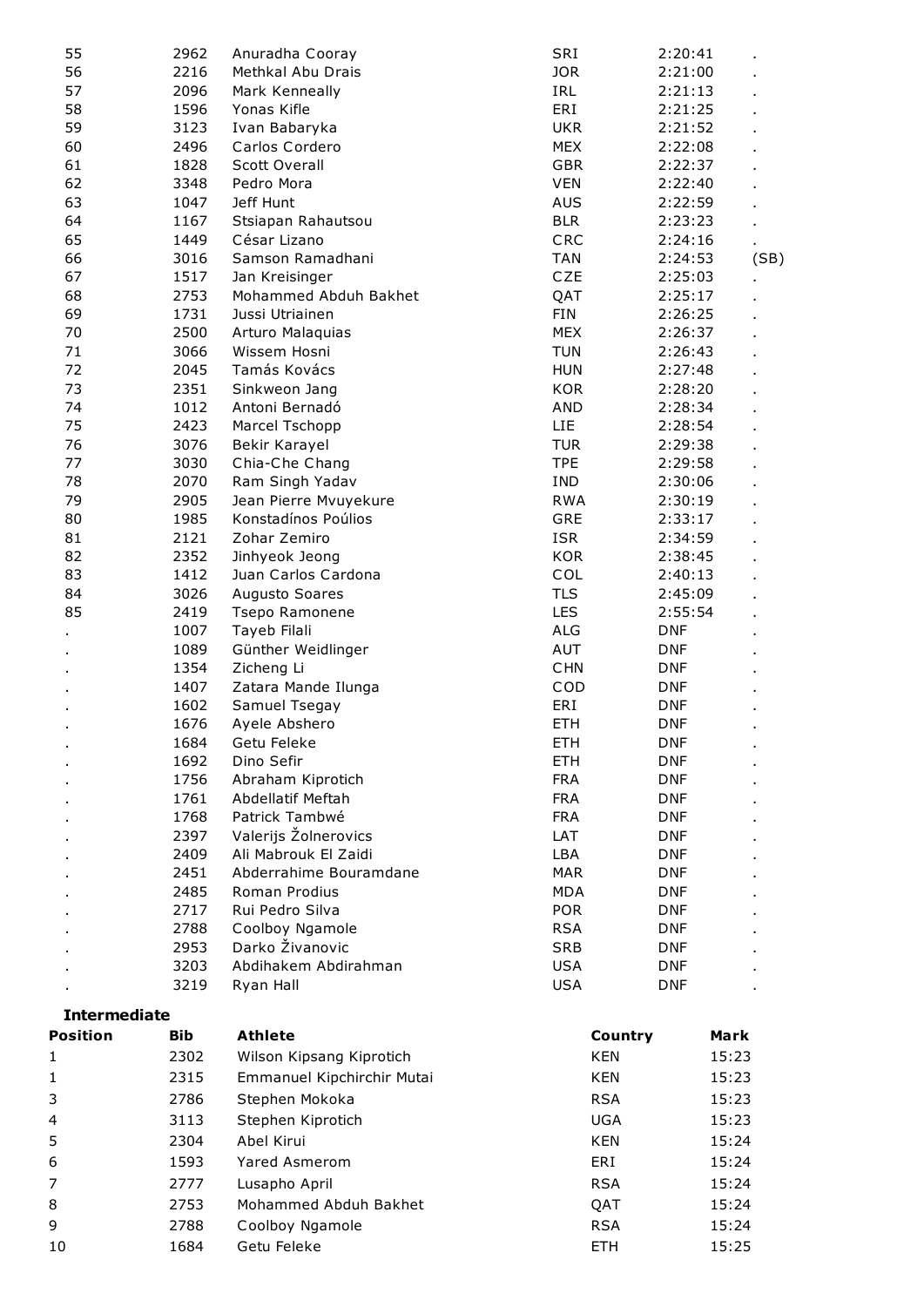| 11 | 2358 | Duhaeng Lee            | <b>KOR</b> | 15:25 |
|----|------|------------------------|------------|-------|
| 12 | 3225 | Mebrahtom Keflezighi   | <b>USA</b> | 15:25 |
| 13 | 1226 | Marilson dos Santos    | <b>BRA</b> | 15:25 |
| 14 | 1676 | Ayele Abshero          | <b>ETH</b> | 15:25 |
| 15 | 2825 | Dmitriy Safronov       | <b>RUS</b> | 15:26 |
| 16 | 1348 | Guojian Dong           | <b>CHN</b> | 15:26 |
| 17 | 2457 | Rachid Kisri           | <b>MAR</b> | 15:26 |
| 18 | 2351 | Sinkweon Jang          | <b>KOR</b> | 15:26 |
| 19 | 3219 | Ryan Hall              | <b>USA</b> | 15:26 |
| 20 | 3348 | Pedro Mora             | <b>VEN</b> | 15:26 |
| 21 | 1602 | Samuel Tsegay          | ERI        | 15:26 |
| 22 | 1596 | Yonas Kifle            | ERI        | 15:26 |
| 23 | 1222 | Franck de Almeida      | <b>BRA</b> | 15:26 |
| 24 | 1354 | Zicheng Li             | <b>CHN</b> | 15:27 |
| 25 | 2222 | Arata Fujiwara         | <b>JPN</b> | 15:27 |
| 26 | 2451 | Abderrahime Bouramdane | <b>MAR</b> | 15:27 |
| 27 | 3368 | Cuthbert Nyasango      | ZIM        | 15:27 |
| 28 | 3367 | Wirimai Juwawo         | ZIM        | 15:27 |
| 29 | 2079 | <b>Guor Marial</b>     | IOA        | 15:27 |
| 30 | 2242 | Ryo Yamamoto           | <b>JPN</b> | 15:27 |
| 31 | 2971 | Viktor Röthlin         | SUI        | 15:27 |
| 32 | 2070 | Ram Singh Yadav        | <b>IND</b> | 15:28 |
| 33 | 2230 | Kentaro Nakamoto       | <b>JPN</b> | 15:28 |
| 34 | 3203 | Abdihakem Abdirahman   | <b>USA</b> | 15:28 |
| 35 | 2139 | Ruggero Pertile        | <b>ITA</b> | 15:28 |
| 36 | 2672 | Henryk Szost           | POL        | 15:29 |
| 37 | 2515 | Ser-Od Bat-Ochir       | <b>MGL</b> | 15:29 |
| 38 | 1167 | Stsiapan Rahautsou     | <b>BLR</b> | 15:29 |
| 39 | 1615 | Carles Castillejo      | <b>ESP</b> | 15:29 |
| 40 | 2717 | Rui Pedro Silva        | <b>POR</b> | 15:29 |
| 41 | 2352 | Jinhyeok Jeong         | <b>KOR</b> | 15:30 |
| 42 | 1756 | Abraham Kiprotich      | <b>FRA</b> | 15:30 |
| 43 | 1761 | Abdellatif Meftah      | <b>FRA</b> | 15:30 |
| 44 | 2800 | Grigoriy Andreev       | <b>RUS</b> | 15:30 |
| 45 | 3015 | Faustine Mussa         | <b>TAN</b> | 15:30 |
| 46 | 2905 | Jean Pierre Mvuyekure  | <b>RWA</b> | 15:30 |
| 47 | 1570 | Miguel Ángel Almachi   | ECU        | 15:31 |
| 48 | 1692 | Dino Sefir             | <b>ETH</b> | 15:31 |
| 49 | 1229 | Paulo Roberto Paula    | <b>BRA</b> | 15:31 |
| 50 | 2480 | Mike Tebulo            | <b>MAW</b> | 15:31 |
| 51 | 1828 | <b>Scott Overall</b>   | <b>GBR</b> | 15:31 |
| 52 | 2760 | Marius Ionescu         | ROU        | 15:31 |
| 53 | 2594 | Urige Buta             | <b>NOR</b> | 15:31 |
| 54 | 2824 | Aleksey Reunkov        | <b>RUS</b> | 15:32 |
| 55 | 1613 | Ignacio Cáceres        | <b>ESP</b> | 15:32 |
| 56 | 1007 | Tayeb Filali           | ALG        | 15:33 |
| 57 | 3016 | Samson Ramadhani       | <b>TAN</b> | 15:33 |
| 58 | 1620 | José Carlos Hernández  | <b>ESP</b> | 15:33 |
| 59 | 2709 | Luís Feiteira          | <b>POR</b> | 15:33 |
| 60 | 1768 | Patrick Tambwé         | <b>FRA</b> | 15:34 |
| 61 | 1285 | Reid Coolsaet          | CAN        | 15:35 |
| 62 | 2629 | Raúl Pacheco           | <b>PER</b> | 15:35 |
| 63 | 3066 | Wissem Hosni           | <b>TUN</b> | 15:36 |
| 64 | 2409 | Ali Mabrouk El Zaidi   | LBA        | 15:36 |
| 65 | 1019 | Miguel Barzola         | ARG        | 15:36 |
| 66 | 3146 | Vitaliy Shafar         | <b>UKR</b> | 15:37 |
| 67 | 1089 | Günther Weidlinger     | AUT        | 15:37 |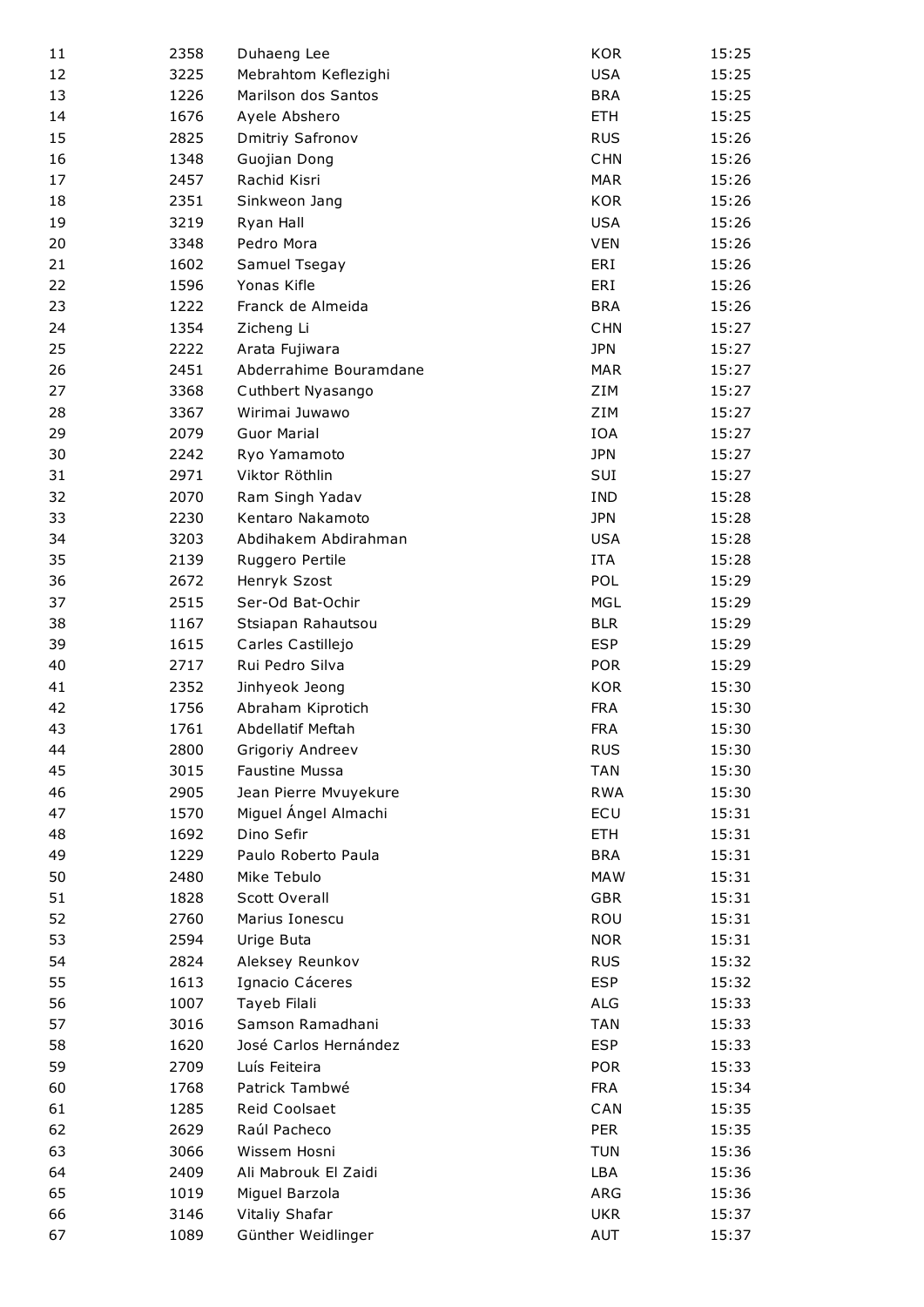| 68              | 1407       | Zatara Mande Ilunga        | COD        | 15:38 |
|-----------------|------------|----------------------------|------------|-------|
| 69              | 3147       | Oleksandr Sitkovskyy       | <b>UKR</b> | 15:38 |
| 70              | 3123       | Ivan Babaryka              | <b>UKR</b> | 15:38 |
| 71              | 1304       | Dylan Wykes                | CAN        | 15:39 |
| 72              | 1047       | Jeff Hunt                  | <b>AUS</b> | 15:40 |
| 73              | 1288       | <b>Eric Gillis</b>         | CAN        | 15:40 |
| 74              | 2484       | Iaroslav Musinschi         | <b>MDA</b> | 15:41 |
| 75              | 2929       | Primož Kobe                | <b>SLO</b> | 15:41 |
| 76              | 1822       | Lee Merrien                | <b>GBR</b> | 15:41 |
| 77              | 2397       | Valerijs Žolnerovics       | LAT        | 15:42 |
| 78              | 2096       | Mark Kenneally             | IRL        | 15:42 |
| 79              | 1059       | Michael Shelley            | <b>AUS</b> | 15:43 |
| 80              | 2507       | Daniel Vargas              | <b>MEX</b> | 15:43 |
| 81              | 2014       | José Amado García          | <b>GUA</b> | 15:43 |
| 82              | 2419       | Tsepo Ramonene             | <b>LES</b> | 15:45 |
| 83              | 1041       | Martin Dent                | <b>AUS</b> | 16:01 |
| 84              | 2962       | Anuradha Cooray            | SRI        | 16:01 |
| 85              | 2121       | Zohar Zemiro               | <b>ISR</b> | 16:02 |
| 86              | 2485       | Roman Prodius              | <b>MDA</b> | 16:02 |
| 87              | 2736       | Song-Chol Pak              | <b>PRK</b> | 16:02 |
| 88              | 1548       | Jesper Faurschou           | <b>DEN</b> | 16:04 |
| 89              | 2735       | Kwang-Hyok Kim             | <b>PRK</b> | 16:14 |
| 90              | 2216       | Methkal Abu Drais          | <b>JOR</b> | 16:14 |
| 91              | 2500       | Arturo Malaquias           | <b>MEX</b> | 16:14 |
| 92              | 1517       | Jan Kreisinger             | CZE        | 16:14 |
| 93              | 3076       | Bekir Karayel              | <b>TUR</b> | 16:14 |
| 94              | 2117       | Kári Steinn Karlsson       | <b>ISL</b> | 16:15 |
| 95              | 1985       | Konstadínos Poúlios        | <b>GRE</b> | 16:15 |
| 96              | 2496       | Carlos Cordero             | <b>MEX</b> | 16:15 |
| 97              | 2045       | Tamás Kovács               | <b>HUN</b> | 16:15 |
| 98              | 2953       | Darko Živanovic            | <b>SRB</b> | 16:15 |
| 99              | 1731       | Jussi Utriainen            | <b>FIN</b> | 16:15 |
| 100             | 1449       | César Lizano               | CRC        | 16:16 |
| 101             | 1012       | Antoni Bernadó             | <b>AND</b> | 16:16 |
| 102             | 2423       | Marcel Tschopp             | <b>LIE</b> | 16:25 |
| 103             | 3030       | Chia-Che Chang             | <b>TPE</b> | 16:39 |
| 104             | 1412       | Juan Carlos Cardona        | COL        | 16:52 |
| 105             | 3026       | Augusto Soares             | <b>TLS</b> | 16:59 |
|                 |            |                            |            |       |
| <b>Position</b> | <b>Bib</b> | <b>Athlete</b>             | Country    | Mark  |
| 1               | 1222       | Franck de Almeida          | <b>BRA</b> | 30:38 |
| 2               | 2315       | Emmanuel Kipchirchir Mutai | <b>KEN</b> | 30:46 |
| 3               | 2304       | Abel Kirui                 | <b>KEN</b> | 30:46 |
| 4               | 2753       | Mohammed Abduh Bakhet      | QAT        | 30:46 |
| 4               | 1676       | Ayele Abshero              | <b>ETH</b> | 30:46 |
| 6               | 3113       | Stephen Kiprotich          | <b>UGA</b> | 30:46 |
| 7               | 1602       | Samuel Tsegay              | ERI        | 30:46 |
| 8               | 1684       | Getu Feleke                | <b>ETH</b> | 30:46 |
| 9               | 2788       | Coolboy Ngamole            | <b>RSA</b> | 30:46 |
| 10              | 2457       | Rachid Kisri               | <b>MAR</b> | 30:46 |
| 11              | 1229       | Paulo Roberto Paula        | <b>BRA</b> | 30:46 |
| 12              | 1761       | Abdellatif Meftah          | <b>FRA</b> | 30:46 |
| 13              | 2825       | Dmitriy Safronov           | <b>RUS</b> | 30:46 |
| 14              | 1593       | <b>Yared Asmerom</b>       | ERI        | 30:46 |
| 15              | 1596       | Yonas Kifle                | ERI        | 30:46 |
| 16              | 3225       | Mebrahtom Keflezighi       | <b>USA</b> | 30:46 |
| 17              | 2451       | Abderrahime Bouramdane     | <b>MAR</b> | 30:46 |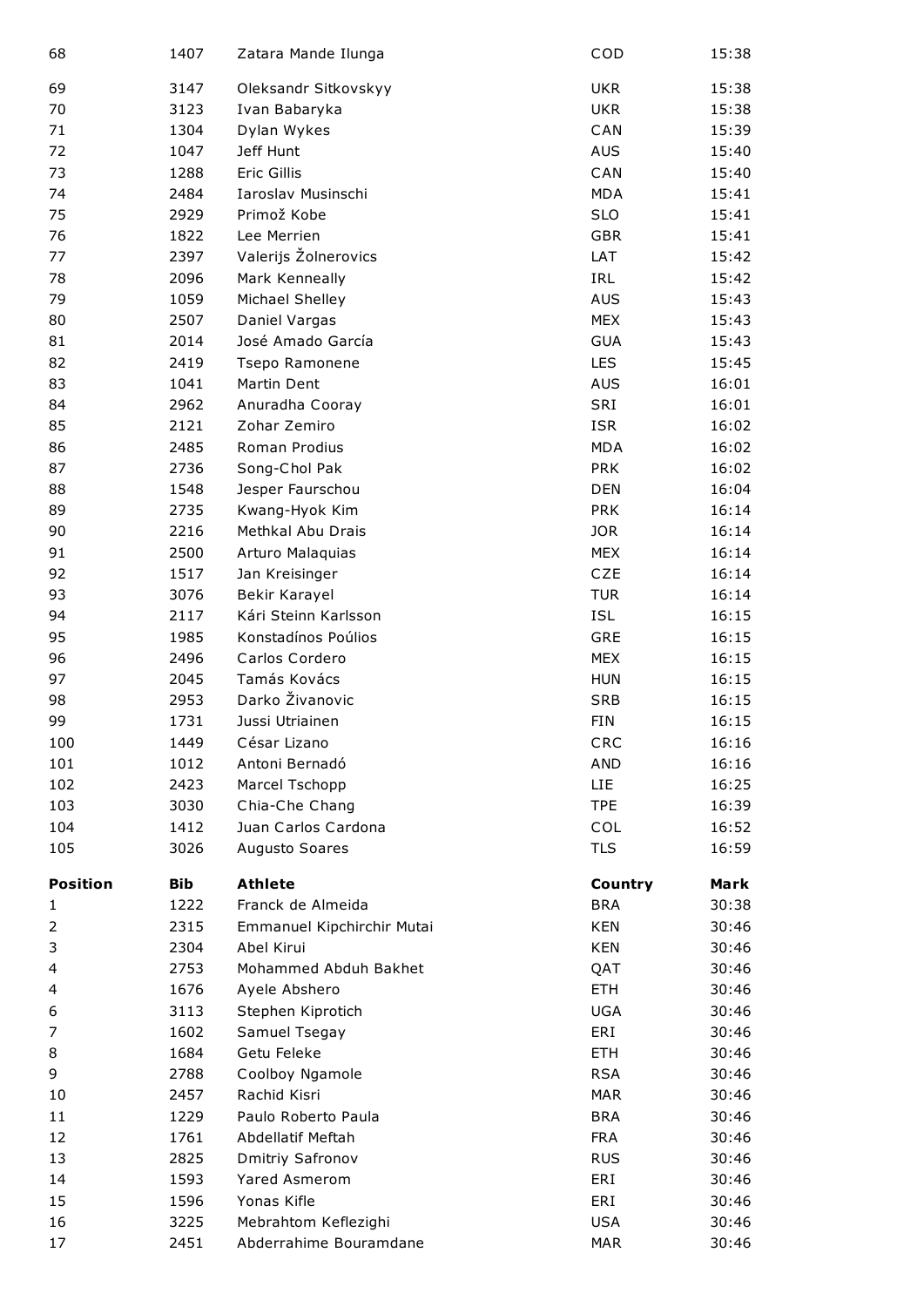| 18 | 2672 | Henryk Szost             | POL        | 30:46 |
|----|------|--------------------------|------------|-------|
| 19 | 2139 | Ruggero Pertile          | <b>ITA</b> | 30:46 |
| 20 | 1226 | Marilson dos Santos      | <b>BRA</b> | 30:46 |
| 21 | 2717 | Rui Pedro Silva          | <b>POR</b> | 30:46 |
| 22 | 2786 | Stephen Mokoka           | <b>RSA</b> | 30:47 |
| 23 | 2515 | Ser-Od Bat-Ochir         | <b>MGL</b> | 30:47 |
| 24 | 2302 | Wilson Kipsang Kiprotich | <b>KEN</b> | 30:47 |
| 25 | 2777 | Lusapho April            | <b>RSA</b> | 30:47 |
| 26 | 1167 | Stsiapan Rahautsou       | <b>BLR</b> | 30:47 |
| 27 | 2222 | Arata Fujiwara           | <b>JPN</b> | 30:47 |
| 28 | 3367 | Wirimai Juwawo           | ZIM        | 30:47 |
| 29 | 3368 | Cuthbert Nyasango        | ZIM        | 30:47 |
| 30 | 2230 | Kentaro Nakamoto         | <b>JPN</b> | 30:47 |
| 31 | 1756 | Abraham Kiprotich        | <b>FRA</b> | 30:47 |
| 32 | 2971 | Viktor Röthlin           | SUI        | 30:47 |
| 33 | 3203 | Abdihakem Abdirahman     | <b>USA</b> | 30:48 |
| 34 | 2242 | Ryo Yamamoto             | <b>JPN</b> | 30:48 |
| 35 | 2079 | <b>Guor Marial</b>       | IOA        | 30:49 |
| 36 | 1615 | Carles Castillejo        | <b>ESP</b> | 30:49 |
| 37 | 1570 | Miguel Ángel Almachi     | ECU        | 30:51 |
| 38 | 3219 |                          | <b>USA</b> | 30:53 |
| 39 | 1692 | Ryan Hall<br>Dino Sefir  | <b>ETH</b> |       |
|    |      |                          |            | 30:56 |
| 40 | 2594 | Urige Buta               | <b>NOR</b> | 31:00 |
| 41 | 3015 | <b>Faustine Mussa</b>    | <b>TAN</b> | 31:00 |
| 42 | 2760 | Marius Ionescu           | ROU        | 31:00 |
| 43 | 1828 | Scott Overall            | <b>GBR</b> | 31:00 |
| 44 | 1348 | Guojian Dong             | <b>CHN</b> | 31:00 |
| 45 | 1354 | Zicheng Li               | CHN        | 31:00 |
| 46 | 2358 | Duhaeng Lee              | <b>KOR</b> | 31:01 |
| 47 | 2824 | Aleksey Reunkov          | <b>RUS</b> | 31:02 |
| 48 | 3348 | Pedro Mora               | <b>VEN</b> | 31:07 |
| 49 | 2800 | Grigoriy Andreev         | <b>RUS</b> | 31:07 |
| 50 | 1407 | Zatara Mande Ilunga      | COD        | 31:21 |
| 51 | 1768 | Patrick Tambwé           | <b>FRA</b> | 31:21 |
| 52 | 1620 | José Carlos Hernández    | <b>ESP</b> | 31:23 |
| 53 | 2709 | Luís Feiteira            | <b>POR</b> | 31:24 |
| 54 | 1613 | Ignacio Cáceres          | <b>ESP</b> | 31:24 |
| 55 | 3147 | Oleksandr Sitkovskyy     | UKR        | 31:24 |
| 56 | 2629 | Raúl Pacheco             | <b>PER</b> | 31:24 |
| 57 | 2484 | Iaroslav Musinschi       | <b>MDA</b> | 31:25 |
| 58 | 1822 | Lee Merrien              | <b>GBR</b> | 31:25 |
| 59 | 2096 | Mark Kenneally           | IRL        | 31:25 |
| 60 | 2480 | Mike Tebulo              | <b>MAW</b> | 31:25 |
| 61 | 2070 | Ram Singh Yadav          | IND        | 31:25 |
| 62 | 1285 | Reid Coolsaet            | CAN        | 31:25 |
| 63 | 2507 | Daniel Vargas            | <b>MEX</b> | 31:25 |
| 64 | 3066 | Wissem Hosni             | <b>TUN</b> | 31:26 |
| 65 | 2409 | Ali Mabrouk El Zaidi     | <b>LBA</b> | 31:26 |
| 66 | 3146 | Vitaliy Shafar           | <b>UKR</b> | 31:28 |
| 67 | 3123 | Ivan Babaryka            | <b>UKR</b> | 31:28 |
| 68 | 2351 | Sinkweon Jang            | <b>KOR</b> | 31:28 |
| 69 | 2905 | Jean Pierre Mvuyekure    | <b>RWA</b> | 31:28 |
| 70 | 1304 | Dylan Wykes              | CAN        | 31:29 |
| 71 | 1019 | Miguel Barzola           | ARG        | 31:29 |
| 72 | 1007 | Tayeb Filali             | ALG        | 31:29 |
| 73 | 1288 | Eric Gillis              | CAN        | 31:30 |
| 74 | 3016 | Samson Ramadhani         | <b>TAN</b> | 31:30 |
|    |      |                          |            |       |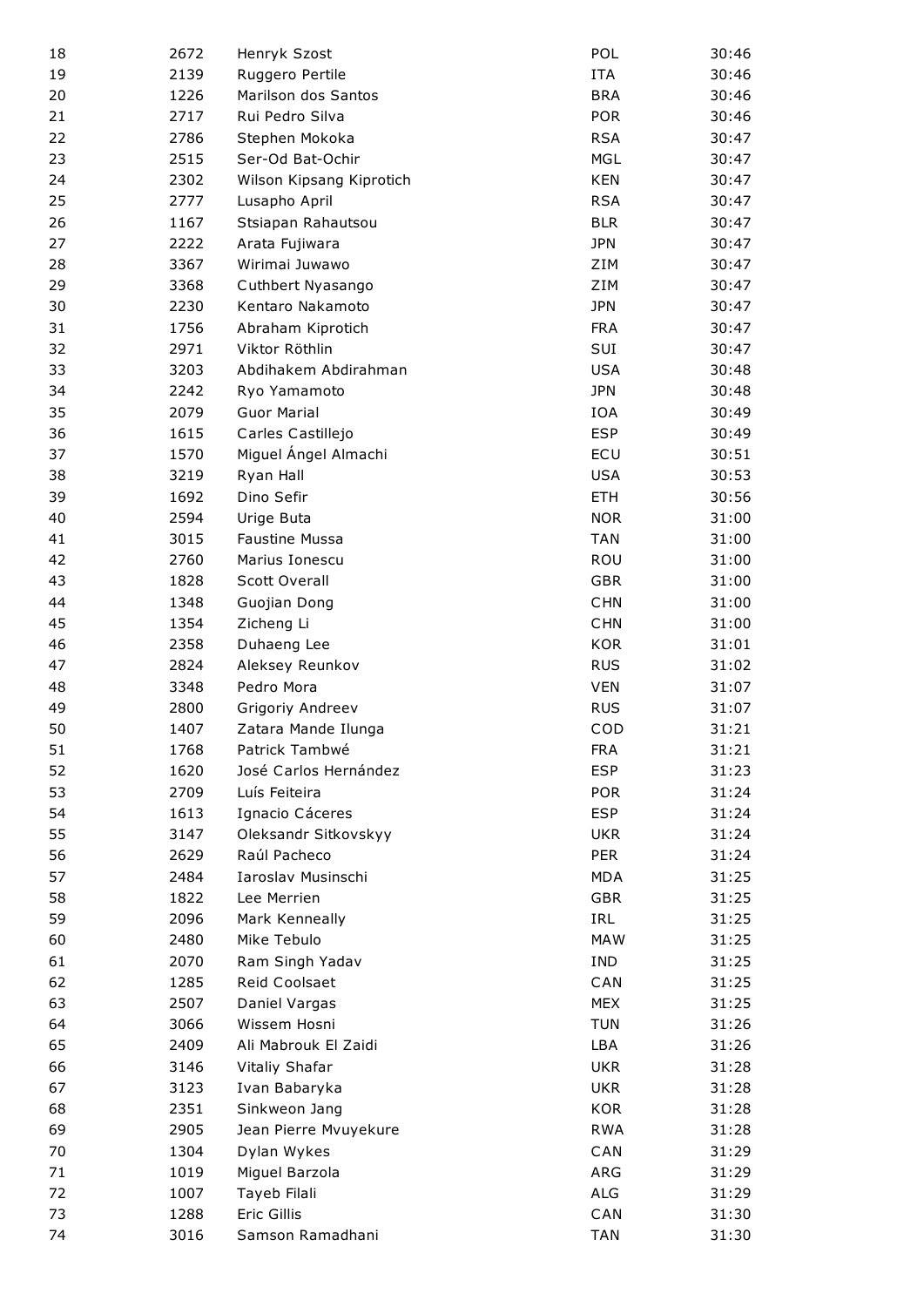| 75              | 1059       | Michael Shelley            | <b>AUS</b> | 31:30 |
|-----------------|------------|----------------------------|------------|-------|
| 76              | 2014       | José Amado García          | <b>GUA</b> | 31:30 |
| 77              | 1089       | Günther Weidlinger         | AUT        | 31:32 |
| 78              | 2929       | Primož Kobe                | <b>SLO</b> | 31:34 |
| 79              | 1047       | Jeff Hunt                  | <b>AUS</b> | 31:37 |
| 80              | 2352       | Jinhyeok Jeong             | <b>KOR</b> | 31:56 |
| 81              | 2419       | Tsepo Ramonene             | <b>LES</b> | 31:59 |
| 82              | 1041       | Martin Dent                | <b>AUS</b> | 32:14 |
| 83              | 1548       | Jesper Faurschou           | <b>DEN</b> | 32:16 |
| 84              | 2736       | Song-Chol Pak              | <b>PRK</b> | 32:16 |
| 85              | 1517       | Jan Kreisinger             | <b>CZE</b> | 32:16 |
| 86              | 2962       | Anuradha Cooray            | SRI        | 32:16 |
| 87              | 2121       | Zohar Zemiro               | <b>ISR</b> | 32:18 |
| 88              | 2117       | Kári Steinn Karlsson       | <b>ISL</b> | 32:21 |
| 89              | 2500       | Arturo Malaquias           | <b>MEX</b> | 32:30 |
| 90              | 2045       | Tamás Kovács               | <b>HUN</b> | 32:30 |
| 91              | 2735       | Kwang-Hyok Kim             | <b>PRK</b> | 32:31 |
| 92              | 2496       | Carlos Cordero             | <b>MEX</b> | 32:31 |
| 93              | 1731       | Jussi Utriainen            | <b>FIN</b> | 32:31 |
| 94              | 2953       | Darko Živanovic            | <b>SRB</b> | 32:31 |
| 95              | 1449       | César Lizano               | CRC        | 32:31 |
| 96              | 2485       | Roman Prodius              | <b>MDA</b> | 32:31 |
| 97              | 2216       | Methkal Abu Drais          | <b>JOR</b> | 32:32 |
| 98              | 3076       | Bekir Karayel              | <b>TUR</b> | 32:34 |
| 99              | 1012       | Antoni Bernadó             | AND        | 32:39 |
| 100             | 1985       | Konstadínos Poúlios        | GRE        | 32:44 |
| 101             | 3030       | Chia-Che Chang             | <b>TPE</b> | 33:42 |
| 102             | 2423       | Marcel Tschopp             | LIE        | 34:01 |
|                 |            |                            |            |       |
|                 |            |                            |            |       |
| 103             | 1412       | Juan Carlos Cardona        | COL        | 34:46 |
| 104             | 3026       | <b>Augusto Soares</b>      | <b>TLS</b> | 34:46 |
| <b>Position</b> | <b>Bib</b> | <b>Athlete</b>             | Country    | Mark  |
| 1               | 2302       | Wilson Kipsang Kiprotich   | KEN        | 44:58 |
| 2               | 2304       | Abel Kirui                 | <b>KEN</b> | 45:11 |
| 3               | 1684       | Getu Feleke                | ETH        | 45:11 |
| 4               | 2315       | Emmanuel Kipchirchir Mutai | <b>KEN</b> | 45:12 |
| 5               | 1593       | Yared Asmerom              | ERI        | 45:12 |
| 5               | 1676       | Ayele Abshero              | <b>ETH</b> | 45:12 |
| 7               | 3113       | Stephen Kiprotich          | <b>UGA</b> | 45:12 |
| 8               | 1226       | Marilson dos Santos        | <b>BRA</b> | 45:12 |
| 9               | 2786       | Stephen Mokoka             | <b>RSA</b> | 45:12 |
| 10              | 2457       | Rachid Kisri               | <b>MAR</b> | 45:25 |
| 11              | 2451       | Abderrahime Bouramdane     | <b>MAR</b> | 45:27 |
| 12              | 1222       | Franck de Almeida          | <b>BRA</b> | 45:27 |
| 13              | 2777       | Lusapho April              | <b>RSA</b> | 45:30 |
| 14              | 1229       | Paulo Roberto Paula        | <b>BRA</b> | 45:30 |
| 15              | 2788       | Coolboy Ngamole            | <b>RSA</b> | 45:34 |
| 16              | 2672       | Henryk Szost               | POL        | 45:36 |
| 17              | 3225       | Mebrahtom Keflezighi       | <b>USA</b> | 45:37 |
| 18              | 2222       | Arata Fujiwara             | <b>JPN</b> | 45:37 |
| 19              | 2515       | Ser-Od Bat-Ochir           | <b>MGL</b> | 45:38 |
| 20              | 2825       | Dmitriy Safronov           | <b>RUS</b> | 45:41 |
| 21              | 1761       | Abdellatif Meftah          | <b>FRA</b> | 45:42 |
| 22              | 3368       | Cuthbert Nyasango          | ZIM        | 45:43 |
| 23              | 3367       | Wirimai Juwawo             | ZIM        | 45:43 |
| 24              | 2139       | Ruggero Pertile            | <b>ITA</b> | 45:43 |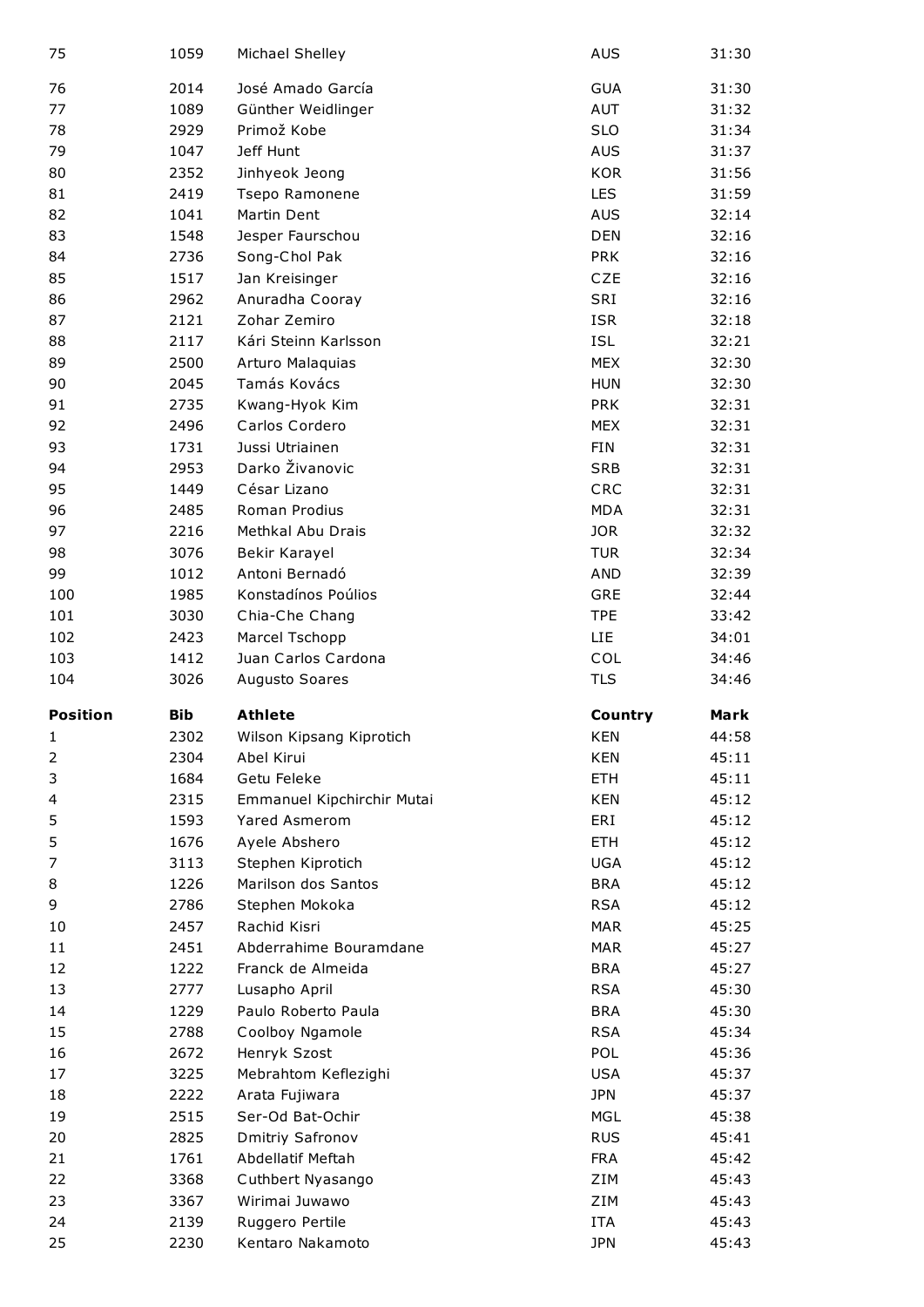| 26       | 2717         | Rui Pedro Silva                 | <b>POR</b>        | 46:00          |
|----------|--------------|---------------------------------|-------------------|----------------|
| 27       | 1596         | Yonas Kifle                     | ERI               | 46:01          |
| 28       | 2242         | Ryo Yamamoto                    | <b>JPN</b>        | 46:08          |
| 29       | 3203         | Abdihakem Abdirahman            | <b>USA</b>        | 46:08          |
| 30       | 2753         | Mohammed Abduh Bakhet           | QAT               | 46:08          |
| 31       | 1602         | Samuel Tsegay                   | ERI               | 46:08          |
| 32       | 1167         | Stsiapan Rahautsou              | <b>BLR</b>        | 46:08          |
| 33       | 2971         | Viktor Röthlin                  | SUI               | 46:08          |
| 34       | 2594         | Urige Buta                      | <b>NOR</b>        | 46:12          |
| 35       | 1828         | Scott Overall                   | <b>GBR</b>        | 46:13          |
| 36       | 2760         | Marius Ionescu                  | ROU               | 46:13          |
| 37       | 1615         | Carles Castillejo               | <b>ESP</b>        | 46:13          |
| 38       | 1570         | Miguel Ángel Almachi            | ECU               | 46:14          |
| 39       | 3015         | <b>Faustine Mussa</b>           | <b>TAN</b>        | 46:23          |
| 40       | 1692         | Dino Sefir                      | <b>ETH</b>        | 46:24          |
| 41       | 2079         | <b>Guor Marial</b>              | <b>IOA</b>        | 46:28          |
| 42       | 2824         | Aleksey Reunkov                 | <b>RUS</b>        | 46:42          |
| 43       | 2358         | Duhaeng Lee                     | <b>KOR</b>        | 46:43          |
| 44       | 1354         | Zicheng Li                      | <b>CHN</b>        | 46:43          |
| 45       | 1348         | Guojian Dong                    | <b>CHN</b>        | 46:43          |
| 46       | 3147         | Oleksandr Sitkovskyy            | <b>UKR</b>        | 46:55          |
| 47       | 2507         | Daniel Vargas                   | <b>MEX</b>        | 46:55          |
| 48       | 1285         | Reid Coolsaet                   | CAN               | 46:55          |
| 49       | 1768         | Patrick Tambwé                  | <b>FRA</b>        | 46:56          |
| 50       | 3219         | Ryan Hall                       | <b>USA</b>        | 46:57          |
| 51       | 2800         | Grigoriy Andreev                | <b>RUS</b>        | 46:57          |
| 52       | 2709         | Luís Feiteira                   | <b>POR</b>        | 46:57          |
| 53       | 1613         | Ignacio Cáceres                 | <b>ESP</b>        | 46:59          |
| 54       | 1822         | Lee Merrien                     | <b>GBR</b>        | 47:00          |
| 55       | 1620         | José Carlos Hernández           | <b>ESP</b>        | 47:00          |
| 56       | 2629         | Raúl Pacheco                    | <b>PER</b>        | 47:00          |
| 57       | 1407         | Zatara Mande Ilunga             | COD               | 47:00          |
| 58       | 2096         | Mark Kenneally                  | IRL               | 47:01          |
| 59       | 3066         | Wissem Hosni                    | <b>TUN</b>        | 47:09          |
| 60       | 3348         | Pedro Mora                      | <b>VEN</b>        | 47:11          |
| 61       | 1304         | Dylan Wykes                     | CAN               | 47:13          |
| 62       | 3146         | Vitaliy Shafar                  | <b>UKR</b>        | 47:13          |
| 63       | 2014         | José Amado García               | <b>GUA</b>        | 47:13          |
|          |              |                                 |                   |                |
| 64<br>65 | 1288         | Eric Gillis                     | CAN               | 47:14          |
| 66       | 1019<br>3123 | Miguel Barzola<br>Ivan Babaryka | ARG<br><b>UKR</b> | 47:14<br>47:14 |
| 67       | 1059         |                                 | <b>AUS</b>        |                |
|          |              | Michael Shelley                 |                   | 47:20          |
| 68       | 3016         | Samson Ramadhani                | <b>TAN</b>        | 47:22          |
| 69       | 2905         | Jean Pierre Mvuyekure           | <b>RWA</b>        | 47:25          |
| 70       | 2480         | Mike Tebulo                     | <b>MAW</b>        | 47:27          |
| 71       | 2484         | Iaroslav Musinschi              | <b>MDA</b>        | 47:34          |
| 72       | 1007         | Tayeb Filali                    | ALG               | 47:34          |
| 73       | 2351         | Sinkweon Jang                   | <b>KOR</b>        | 47:44          |
| 74       | 1047         | Jeff Hunt                       | <b>AUS</b>        | 47:44          |
| 75       | 2070         | Ram Singh Yadav                 | IND               | 47:45          |
| 76       | 2929         | Primož Kobe                     | <b>SLO</b>        | 47:45          |
| 77       | 1548         | Jesper Faurschou                | DEN               | 48:14          |
| 78       | 1041         | Martin Dent                     | <b>AUS</b>        | 48:14          |
| 79       | 1517         | Jan Kreisinger                  | CZE               | 48:15          |
| 80       | 2962         | Anuradha Cooray                 | SRI               | 48:15          |
| 81       | 2117         | Kári Steinn Karlsson            | <b>ISL</b>        | 48:15          |
| 82       | 2736         | Song-Chol Pak                   | <b>PRK</b>        | 48:15          |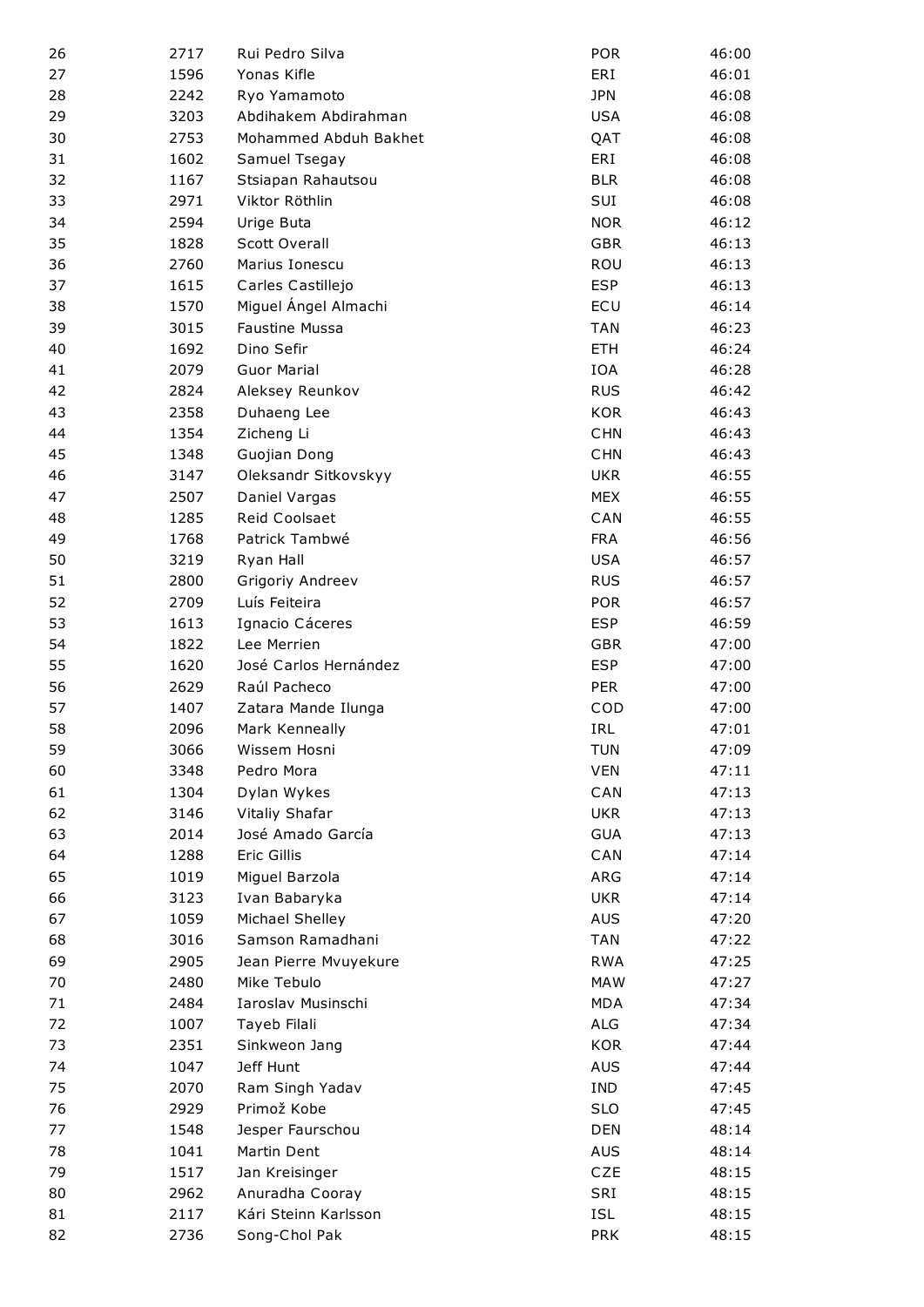| 83              | 2419       | Tsepo Ramonene             | LES        | 48:25   |
|-----------------|------------|----------------------------|------------|---------|
| 84              | 2121       | Zohar Zemiro               | <b>ISR</b> | 48:38   |
| 85              | 2496       | Carlos Cordero             | <b>MEX</b> | 48:39   |
| 86              | 2216       | Methkal Abu Drais          | <b>JOR</b> | 48:39   |
| 87              | 2500       | Arturo Malaquias           | <b>MEX</b> | 48:39   |
| 88              | 2735       | Kwang-Hyok Kim             | <b>PRK</b> | 48:39   |
| 89              | 1449       | César Lizano               | CRC        | 48:39   |
| 90              | 1731       | Jussi Utriainen            | <b>FIN</b> | 48:39   |
| 91              | 2045       | Tamás Kovács               | <b>HUN</b> | 48:39   |
| 92              | 2485       | Roman Prodius              | <b>MDA</b> | 48:39   |
| 93              | 2953       | Darko Živanovic            | <b>SRB</b> | 48:49   |
| 94              | 2352       | Jinhyeok Jeong             | <b>KOR</b> | 49:00   |
| 95              | 3076       | Bekir Karayel              | <b>TUR</b> | 49:03   |
| 96              | 1012       | Antoni Bernadó             | <b>AND</b> | 49:22   |
| 97              | 1985       | Konstadínos Poúlios        | <b>GRE</b> | 49:30   |
| 98              | 3030       | Chia-Che Chang             | <b>TPE</b> | 50:33   |
| 99              | 2423       | Marcel Tschopp             | LIE        | 51:20   |
| 100             | 1412       | Juan Carlos Cardona        | COL        | 52:34   |
| 101             | 3026       | Augusto Soares             | <b>TLS</b> | 52:39   |
| 102             | 1756       | Abraham Kiprotich          | <b>FRA</b> | 52:47   |
|                 |            |                            |            |         |
| <b>Position</b> | <b>Bib</b> | <b>Athlete</b>             | Country    | Mark    |
| 1               | 2302       | Wilson Kipsang Kiprotich   | <b>KEN</b> | 59:57   |
| 2               | 1684       | Getu Feleke                | <b>ETH</b> | 1:00:11 |
| 3               | 2304       | Abel Kirui                 | <b>KEN</b> | 1:00:11 |
| 4               | 1676       | Ayele Abshero              | <b>ETH</b> | 1:00:11 |
| 5               | 3113       | Stephen Kiprotich          | <b>UGA</b> | 1:00:11 |
| 6               | 1226       | Marilson dos Santos        | <b>BRA</b> | 1:00:12 |
| 7               | 1593       | <b>Yared Asmerom</b>       | ERI        | 1:00:12 |
| 8               | 2786       | Stephen Mokoka             | <b>RSA</b> | 1:00:12 |
| 9               | 2315       | Emmanuel Kipchirchir Mutai | <b>KEN</b> | 1:00:35 |
| 10              | 2451       | Abderrahime Bouramdane     | <b>MAR</b> | 1:01:00 |
| 11              | 2672       | Henryk Szost               | POL        | 1:01:00 |
| 12              | 2457       | Rachid Kisri               | <b>MAR</b> | 1:01:00 |
| 13              | 1229       | Paulo Roberto Paula        | <b>BRA</b> | 1:01:00 |
| 14              | 3367       | Wirimai Juwawo             | ZIM        | 1:01:00 |
| 15              | 1222       | Franck de Almeida          | <b>BRA</b> | 1:01:00 |
| 16              | 2222       | Arata Fujiwara             | <b>JPN</b> | 1:01:00 |
| 17              | 3368       | Cuthbert Nyasango          | ZIM        | 1:01:00 |
| 18              | 2777       | Lusapho April              | <b>RSA</b> | 1:01:00 |
| 19              | 3225       | Mebrahtom Keflezighi       | <b>USA</b> | 1:01:00 |
| 20              | 2230       | Kentaro Nakamoto           | <b>JPN</b> | 1:01:17 |
| 21              | 2139       | Ruggero Pertile            | <b>ITA</b> | 1:01:28 |
| 22              | 1761       | Abdellatif Meftah          | <b>FRA</b> | 1:01:28 |
| 23              | 2825       | Dmitriy Safronov           | <b>RUS</b> | 1:01:31 |
| 24              | 2515       | Ser-Od Bat-Ochir           | <b>MGL</b> | 1:01:40 |
| 25              | 2788       | Coolboy Ngamole            | <b>RSA</b> | 1:01:42 |
| 26              | 2717       | Rui Pedro Silva            | <b>POR</b> | 1:01:50 |
| 27              | 2760       | Marius Ionescu             | ROU        | 1:02:01 |
| 28              | 1828       | <b>Scott Overall</b>       | <b>GBR</b> | 1:02:01 |
| 29              | 1615       | Carles Castillejo          | <b>ESP</b> | 1:02:01 |
| 30              | 2971       | Viktor Röthlin             | SUI        | 1:02:01 |
| 31              | 2594       | Urige Buta                 | <b>NOR</b> | 1:02:02 |
| 32              | 2242       | Ryo Yamamoto               | <b>JPN</b> | 1:02:04 |
| 33              | 1570       | Miguel Ángel Almachi       | ECU        | 1:02:09 |
| 34              | 1167       | Stsiapan Rahautsou         | <b>BLR</b> | 1:02:16 |
| 35              | 2753       | Mohammed Abduh Bakhet      | QAT        | 1:02:22 |
|                 |            |                            |            |         |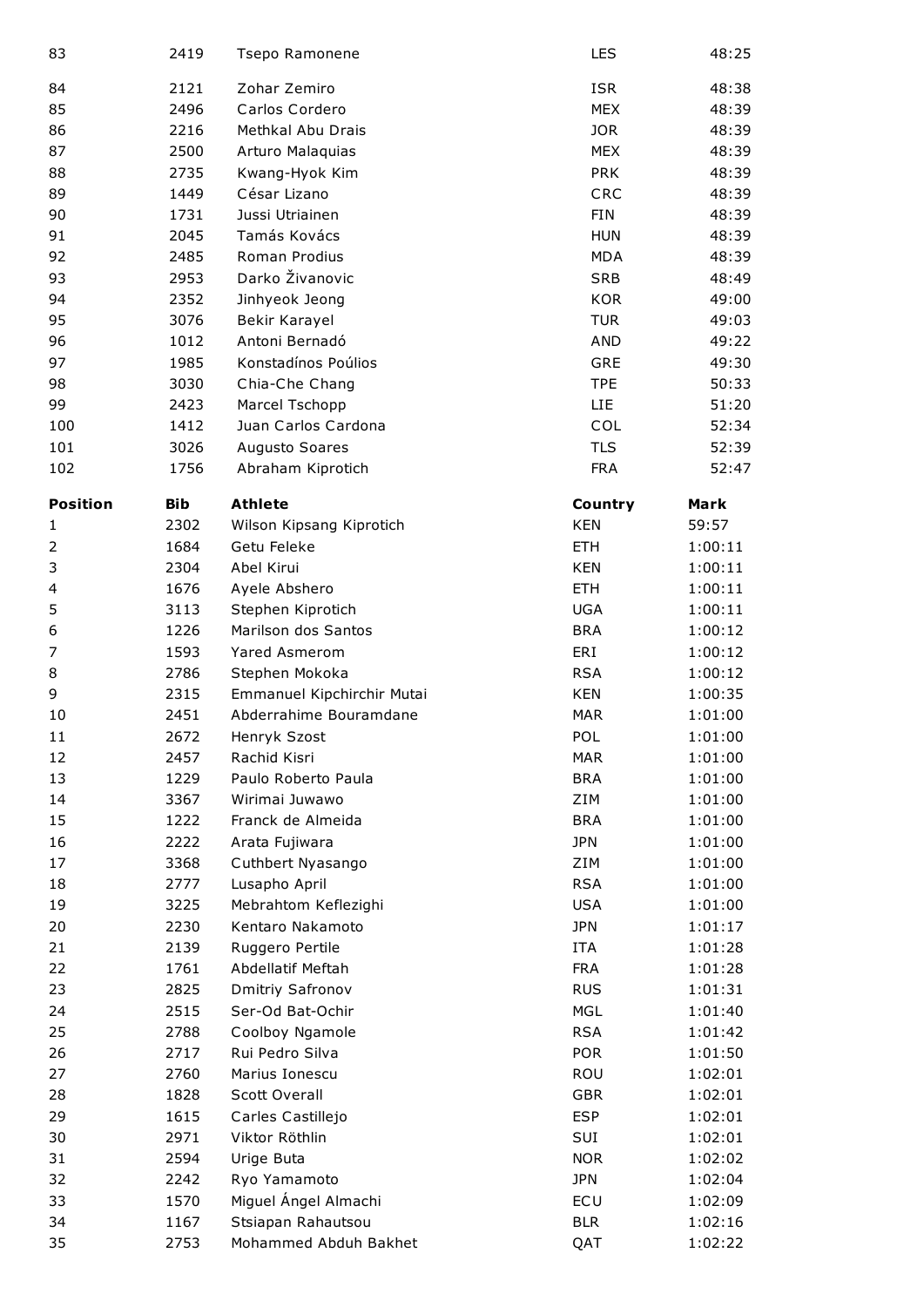| 36 | 1602 | Samuel Tsegay         | ERI        | 1:02:25 |
|----|------|-----------------------|------------|---------|
| 37 | 3147 | Oleksandr Sitkovskyy  | <b>UKR</b> | 1:02:33 |
| 38 | 3015 | <b>Faustine Mussa</b> | <b>TAN</b> | 1:02:33 |
| 39 | 2824 | Aleksey Reunkov       | <b>RUS</b> | 1:02:35 |
| 40 | 1348 | Guojian Dong          | <b>CHN</b> | 1:02:36 |
| 41 | 2507 | Daniel Vargas         | <b>MEX</b> | 1:02:36 |
| 42 | 1354 | Zicheng Li            | <b>CHN</b> | 1:02:46 |
| 43 | 1692 | Dino Sefir            | <b>ETH</b> | 1:02:48 |
| 44 | 1285 | Reid Coolsaet         | CAN        | 1:02:49 |
| 45 | 1596 | Yonas Kifle           | ERI        | 1:02:53 |
| 46 | 2358 | Duhaeng Lee           | <b>KOR</b> | 1:02:53 |
| 47 | 1407 | Zatara Mande Ilunga   | COD        | 1:03:02 |
| 48 | 2629 | Raúl Pacheco          | <b>PER</b> | 1:03:02 |
| 49 | 2096 | Mark Kenneally        | IRL        | 1:03:02 |
| 50 | 1822 | Lee Merrien           | <b>GBR</b> | 1:03:03 |
| 51 | 1613 | Ignacio Cáceres       | <b>ESP</b> | 1:03:03 |
| 52 | 1304 | Dylan Wykes           | CAN        | 1:03:10 |
| 53 | 1620 | José Carlos Hernández | <b>ESP</b> | 1:03:10 |
| 54 | 2079 | <b>Guor Marial</b>    | <b>IOA</b> | 1:03:11 |
| 55 | 2014 | José Amado García     | <b>GUA</b> | 1:03:18 |
| 56 | 2800 | Grigoriy Andreev      | <b>RUS</b> | 1:03:18 |
| 57 | 1288 | Eric Gillis           | CAN        | 1:03:25 |
| 58 | 3146 | Vitaliy Shafar        | <b>UKR</b> | 1:03:25 |
| 59 | 1019 | Miguel Barzola        | ARG        | 1:03:25 |
| 60 | 3066 | Wissem Hosni          | <b>TUN</b> | 1:03:28 |
| 61 | 2484 | Iaroslav Musinschi    | <b>MDA</b> | 1:03:35 |
| 62 | 1059 | Michael Shelley       | <b>AUS</b> | 1:03:36 |
| 63 | 3123 | Ivan Babaryka         | <b>UKR</b> | 1:03:42 |
| 64 | 2709 | Luís Feiteira         | <b>POR</b> | 1:03:43 |
| 65 | 3348 | Pedro Mora            | <b>VEN</b> | 1:03:59 |
| 66 | 3016 | Samson Ramadhani      | <b>TAN</b> | 1:04:04 |
| 67 | 2905 | Jean Pierre Mvuyekure | <b>RWA</b> | 1:04:05 |
| 68 | 2480 | Mike Tebulo           | <b>MAW</b> | 1:04:08 |
| 69 | 1007 | Tayeb Filali          | ALG        | 1:04:31 |
| 70 | 1047 | Jeff Hunt             | <b>AUS</b> | 1:04:34 |
| 71 | 2929 | Primož Kobe           | <b>SLO</b> | 1:04:34 |
| 72 | 2070 | Ram Singh Yadav       | <b>IND</b> | 1:04:36 |
| 73 | 2351 | Sinkweon Jang         | <b>KOR</b> | 1:04:36 |
| 74 | 1041 | Martin Dent           | <b>AUS</b> | 1:04:45 |
| 75 | 1548 | Jesper Faurschou      | <b>DEN</b> | 1:04:46 |
| 76 | 2117 | Kári Steinn Karlsson  | <b>ISL</b> | 1:04:46 |
| 77 | 1517 | Jan Kreisinger        | CZE        | 1:04:47 |
| 78 | 2736 | Song-Chol Pak         | <b>PRK</b> | 1:04:47 |
| 79 | 2962 | Anuradha Cooray       | SRI        | 1:04:48 |
| 80 | 2216 | Methkal Abu Drais     | <b>JOR</b> | 1:05:23 |
| 81 | 2735 | Kwang-Hyok Kim        | <b>PRK</b> | 1:05:32 |
| 82 | 2121 | Zohar Zemiro          | <b>ISR</b> | 1:05:32 |
| 83 | 1449 | César Lizano          | CRC        | 1:05:32 |
| 84 | 2496 | Carlos Cordero        | <b>MEX</b> | 1:05:32 |
| 85 | 2500 | Arturo Malaquias      | <b>MEX</b> | 1:05:32 |
| 86 | 1731 | Jussi Utriainen       | <b>FIN</b> | 1:05:32 |
| 87 | 2045 | Tamás Kovács          | <b>HUN</b> | 1:05:32 |
| 88 | 2485 | Roman Prodius         | <b>MDA</b> | 1:05:33 |
| 89 | 2419 | Tsepo Ramonene        | <b>LES</b> | 1:06:04 |
| 90 | 2953 | Darko Živanovic       | <b>SRB</b> | 1:06:10 |
| 91 | 3076 | Bekir Karayel         | <b>TUR</b> | 1:06:22 |
| 92 | 1012 | Antoni Bernadó        | <b>AND</b> | 1:06:47 |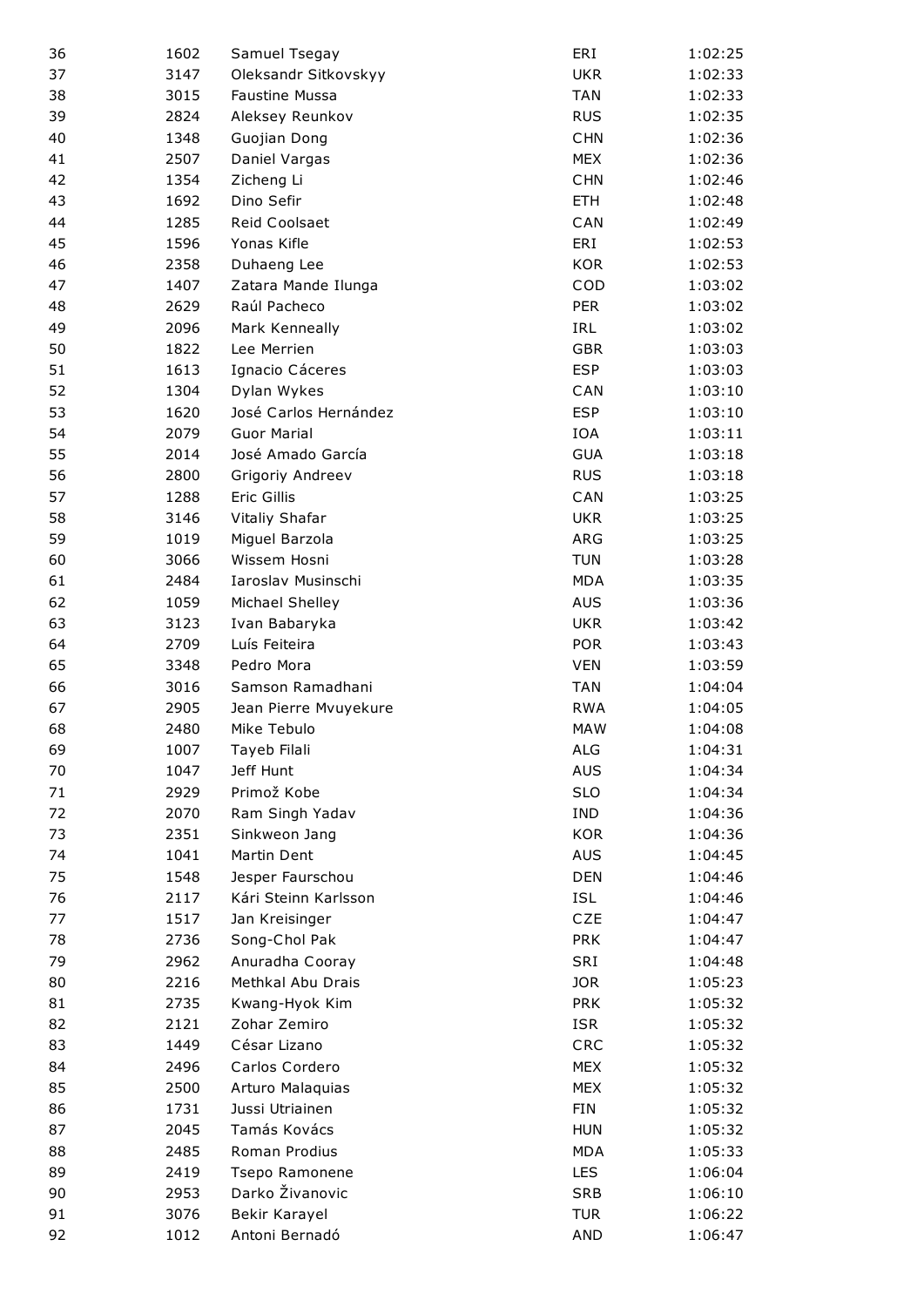| 93              | 1985       | Konstadínos Poúlios        | <b>GRE</b> | 1:07:12 |
|-----------------|------------|----------------------------|------------|---------|
| 94              | 2352       | Jinhyeok Jeong             | <b>KOR</b> | 1:07:26 |
| 95              | 3030       | Chia-Che Chang             | <b>TPE</b> | 1:07:33 |
| 96              | 2423       | Marcel Tschopp             | <b>LIE</b> | 1:09:12 |
| 97              | 1412       | Juan Carlos Cardona        | COL        | 1:11:11 |
| 98              | 3026       | Augusto Soares             | <b>TLS</b> | 1:11:38 |
| <b>Position</b> | <b>Bib</b> | <b>Athlete</b>             | Country    | Mark    |
| 1               | 2302       | Wilson Kipsang Kiprotich   | <b>KEN</b> | 1:03:15 |
| 2               | 2304       | Abel Kirui                 | <b>KEN</b> | 1:03:31 |
| 3               | 1684       | Getu Feleke                | <b>ETH</b> | 1:03:31 |
| 4               | 1676       | Ayele Abshero              | <b>ETH</b> | 1:03:31 |
| 5               | 2786       | Stephen Mokoka             | <b>RSA</b> | 1:03:32 |
| 6               | 3113       | Stephen Kiprotich          | <b>UGA</b> | 1:03:32 |
| 7               | 1226       | Marilson dos Santos        | <b>BRA</b> | 1:03:32 |
| 8               | 1593       | Yared Asmerom              | ERI        | 1:03:38 |
| 9               | 2315       | Emmanuel Kipchirchir Mutai | <b>KEN</b> | 1:04:03 |
| 10              | 1229       | Paulo Roberto Paula        | <b>BRA</b> | 1:04:29 |
| 11              | 2451       | Abderrahime Bouramdane     | <b>MAR</b> | 1:04:29 |
| 12              | 2457       | Rachid Kisri               | <b>MAR</b> | 1:04:29 |
| 13              | 1222       | Franck de Almeida          | <b>BRA</b> | 1:04:29 |
| 14              | 2672       | Henryk Szost               | POL        | 1:04:30 |
| 15              | 2222       | Arata Fujiwara             | <b>JPN</b> | 1:04:30 |
| 16              | 3367       | Wirimai Juwawo             | ZIM        | 1:04:30 |
| 17              | 3225       | Mebrahtom Keflezighi       | <b>USA</b> | 1:04:30 |
| 18              | 2777       | Lusapho April              | <b>RSA</b> | 1:04:30 |
| 19              | 3368       | Cuthbert Nyasango          | ZIM        | 1:04:30 |
| 20              | 2230       | Kentaro Nakamoto           | <b>JPN</b> | 1:04:42 |
| 21              | 2139       | Ruggero Pertile            | <b>ITA</b> | 1:04:57 |
| 22              | 1761       | Abdellatif Meftah          | <b>FRA</b> | 1:04:57 |
| 23              | 2825       | Dmitriy Safronov           | <b>RUS</b> | 1:05:02 |
| 24              | 2788       | Coolboy Ngamole            | <b>RSA</b> | 1:05:12 |
| 25              | 2515       | Ser-Od Bat-Ochir           | <b>MGL</b> | 1:05:12 |
| 26              | 2760       | Marius Ionescu             | ROU        | 1:05:29 |
| 27              | 2971       | Viktor Röthlin             | SUI        | 1:05:29 |
| 28              | 2594       | Urige Buta                 | <b>NOR</b> | 1:05:30 |
| 29              | 1828       | Scott Overall              | <b>GBR</b> | 1:05:30 |
| 30              | 1615       | Carles Castillejo          | <b>ESP</b> | 1:05:30 |
| 31              | 2242       | Ryo Yamamoto               | <b>JPN</b> | 1:05:41 |
| 32              | 1570       | Miguel Ángel Almachi       | ECU        | 1:05:45 |
| 33              | 1167       | Stsiapan Rahautsou         | <b>BLR</b> | 1:05:55 |
| 34              | 2717       | Rui Pedro Silva            | <b>POR</b> | 1:05:58 |
| 35              | 3015       | <b>Faustine Mussa</b>      | <b>TAN</b> | 1:06:00 |
| 36              | 3147       | Oleksandr Sitkovskyy       | <b>UKR</b> | 1:06:00 |
| 37              | 2824       | Aleksey Reunkov            | <b>RUS</b> | 1:06:02 |
| 38              | 1348       | Guojian Dong               | <b>CHN</b> | 1:06:03 |
| 39              | 2753       | Mohammed Abduh Bakhet      | QAT        | 1:06:03 |
| 40              | 2507       | Daniel Vargas              | <b>MEX</b> | 1:06:03 |
| 41              | 1602       | Samuel Tsegay              | ERI        | 1:06:10 |
| 42              | 1285       | Reid Coolsaet              | CAN        | 1:06:16 |
| 43              | 1354       | Zicheng Li                 | <b>CHN</b> | 1:06:21 |
| 44              | 1596       | Yonas Kifle                | ERI        | 1:06:25 |
| 45              | 2358       | Duhaeng Lee                | <b>KOR</b> | 1:06:27 |
| 46              | 1692       | Dino Sefir                 | <b>ETH</b> | 1:06:28 |
| 47              | 2096       | Mark Kenneally             | IRL        | 1:06:30 |
| 48              | 2629       | Raúl Pacheco               | <b>PER</b> | 1:06:31 |
| 49              | 1407       | Zatara Mande Ilunga        | COD        | 1:06:33 |
|                 |            |                            |            |         |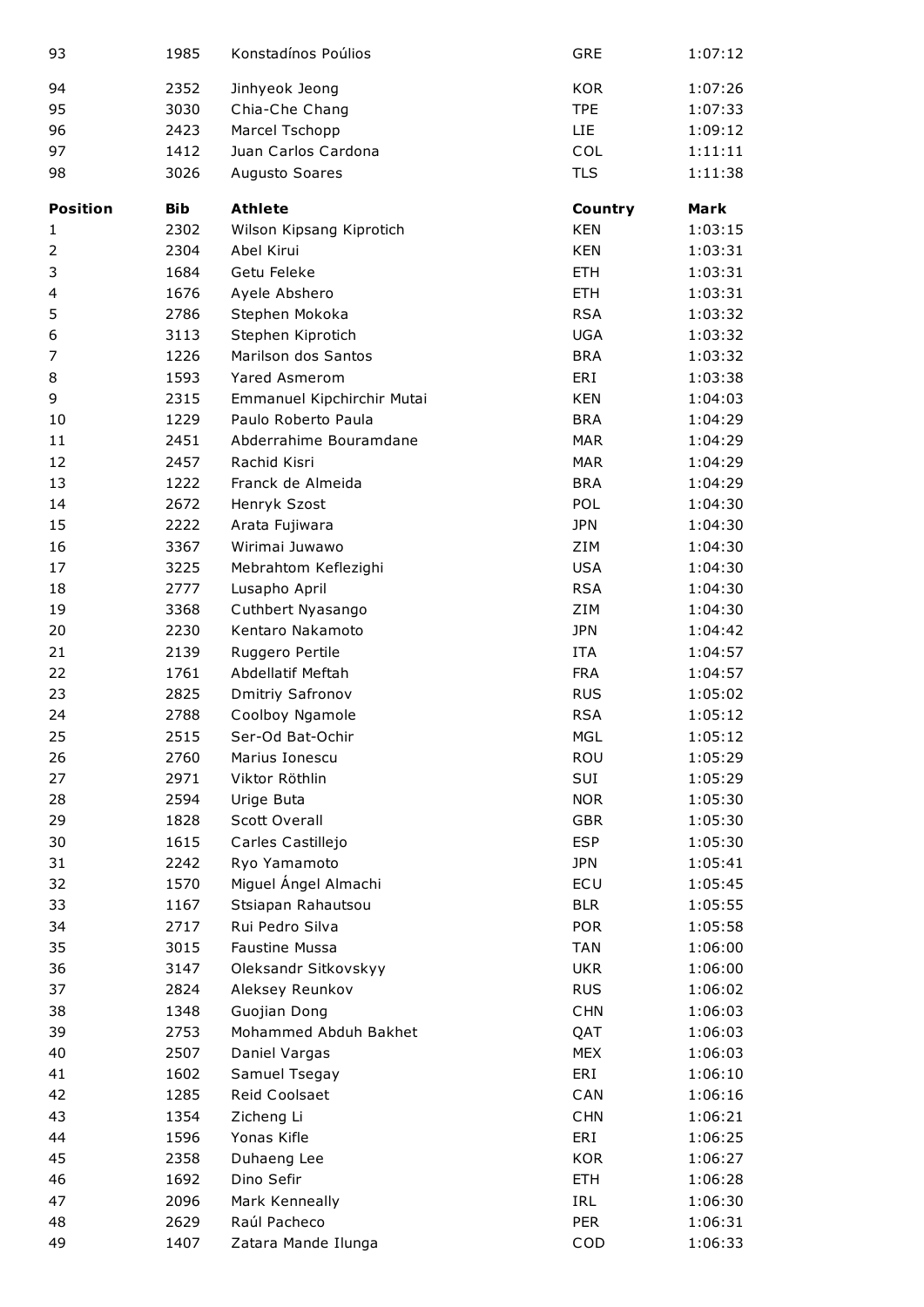|                 | 1822        | Lee Merrien              | <b>GBR</b>            | 1:06:33            |
|-----------------|-------------|--------------------------|-----------------------|--------------------|
| 51              | 1613        | Ignacio Cáceres          | <b>ESP</b>            | 1:06:34            |
| 52              | 1304        | Dylan Wykes              | CAN                   | 1:06:36            |
| 53              | 2014        | José Amado García        | <b>GUA</b>            | 1:06:47            |
| 54              | 1620        | José Carlos Hernández    | <b>ESP</b>            | 1:06:47            |
| 55              | 2800        | Grigoriy Andreev         | <b>RUS</b>            | 1:06:54            |
| 56              | 2079        | <b>Guor Marial</b>       | IOA                   | 1:06:55            |
| 57              | 1288        | Eric Gillis              | CAN                   | 1:06:55            |
| 58              | 1019        | Miguel Barzola           | ARG                   | 1:06:56            |
| 59              | 3146        | Vitaliy Shafar           | <b>UKR</b>            | 1:06:56            |
| 60              | 2484        | Iaroslav Musinschi       | <b>MDA</b>            | 1:07:04            |
| 61              | 1059        | Michael Shelley          | <b>AUS</b>            | 1:07:04            |
| 62              | 3066        | Wissem Hosni             | <b>TUN</b>            | 1:07:09            |
| 63              | 3123        | Ivan Babaryka            | <b>UKR</b>            | 1:07:19            |
| 64              | 2709        | Luís Feiteira            | <b>POR</b>            | 1:07:19            |
| 65              | 3016        | Samson Ramadhani         | <b>TAN</b>            | 1:07:43            |
| 66              | 2905        | Jean Pierre Mvuyekure    | <b>RWA</b>            | 1:07:43            |
| 67              | 2480        | Mike Tebulo              | <b>MAW</b>            | 1:07:45            |
| 68              | 3348        | Pedro Mora               | <b>VEN</b>            | 1:07:46            |
| 69              | 1047        | Jeff Hunt                | <b>AUS</b>            | 1:08:16            |
| 70              | 2929        | Primož Kobe              | <b>SLO</b>            | 1:08:16            |
| 71              | 1041        | Martin Dent              | <b>AUS</b>            | 1:08:17            |
| 72              | 1548        | Jesper Faurschou         | <b>DEN</b>            | 1:08:18            |
| 73              | 1007        | Tayeb Filali             | <b>ALG</b>            | 1:08:18            |
| 74              | 2117        | Kári Steinn Karlsson     | <b>ISL</b>            | 1:08:18            |
| 75              | 2736        | Song-Chol Pak            | <b>PRK</b>            | 1:08:18            |
| 76              | 2351        | Sinkweon Jang            | <b>KOR</b>            | 1:08:20            |
| 77              | 2070        | Ram Singh Yadav          | <b>IND</b>            | 1:08:22            |
| 78              | 2962        | Anuradha Cooray          | SRI                   | 1:08:26            |
| 79              | 1517        | Jan Kreisinger           | <b>CZE</b>            | 1:08:27            |
|                 |             |                          |                       |                    |
| 80              | 2216        | Methkal Abu Drais        | <b>JOR</b>            | 1:09:01            |
| 81              | 1449        | César Lizano             | CRC                   | 1:09:13            |
| 82              | 2045        | Tamás Kovács             | <b>HUN</b>            | 1:09:13            |
| 83              | 2735        | Kwang-Hyok Kim           | <b>PRK</b>            | 1:09:13            |
| 84              | 1731        | Jussi Utriainen          | <b>FIN</b>            | 1:09:13            |
| 85              | 2496        | Carlos Cordero           | <b>MEX</b>            | 1:09:13            |
| 86              | 2500        | Arturo Malaquias         | <b>MEX</b>            | 1:09:13            |
| 87              | 2485        | Roman Prodius            | <b>MDA</b>            | 1:09:15            |
| 88              | 2121        | Zohar Zemiro             | <b>ISR</b>            | 1:09:15            |
| 89              | 2419        | Tsepo Ramonene           | <b>LES</b>            | 1:09:47            |
| 90              | 2953        | Darko Živanovic          | <b>SRB</b>            | 1:10:00            |
| 91              | 3076        | Bekir Karayel            | <b>TUR</b>            | 1:10:16            |
| 92              | 1012        | Antoni Bernadó           | <b>AND</b>            | 1:10:39            |
| 93              | 1985        | Konstadínos Poúlios      | GRE                   | 1:11:06            |
| 94              | 3030        | Chia-Che Chang           | <b>TPE</b>            | 1:11:28            |
| 95              | 2352        | Jinhyeok Jeong           | <b>KOR</b>            | 1:11:28            |
| 96              | 2423        | Marcel Tschopp           | LIE.                  | 1:13:01            |
| 97              | 1412        | Juan Carlos Cardona      | COL                   | 1:15:17            |
| 98              | 3026        | Augusto Soares           | <b>TLS</b>            | 1:15:48            |
| <b>Position</b> |             | <b>Athlete</b>           |                       |                    |
| 1               | Bib<br>2302 | Wilson Kipsang Kiprotich | Country<br><b>KEN</b> | Mark<br>1:14:58    |
| 2               | 2304        | Abel Kirui               | <b>KEN</b>            |                    |
| 3               | 3113        | Stephen Kiprotich        | <b>UGA</b>            | 1:15:05<br>1:15:05 |
| 4               | 1676        | Ayele Abshero            | <b>ETH</b>            | 1:15:05            |
| 5               | 1226        | Marilson dos Santos      | <b>BRA</b>            | 1:15:21            |
| 6               | 2786        | Stephen Mokoka           | <b>RSA</b>            | 1:15:31            |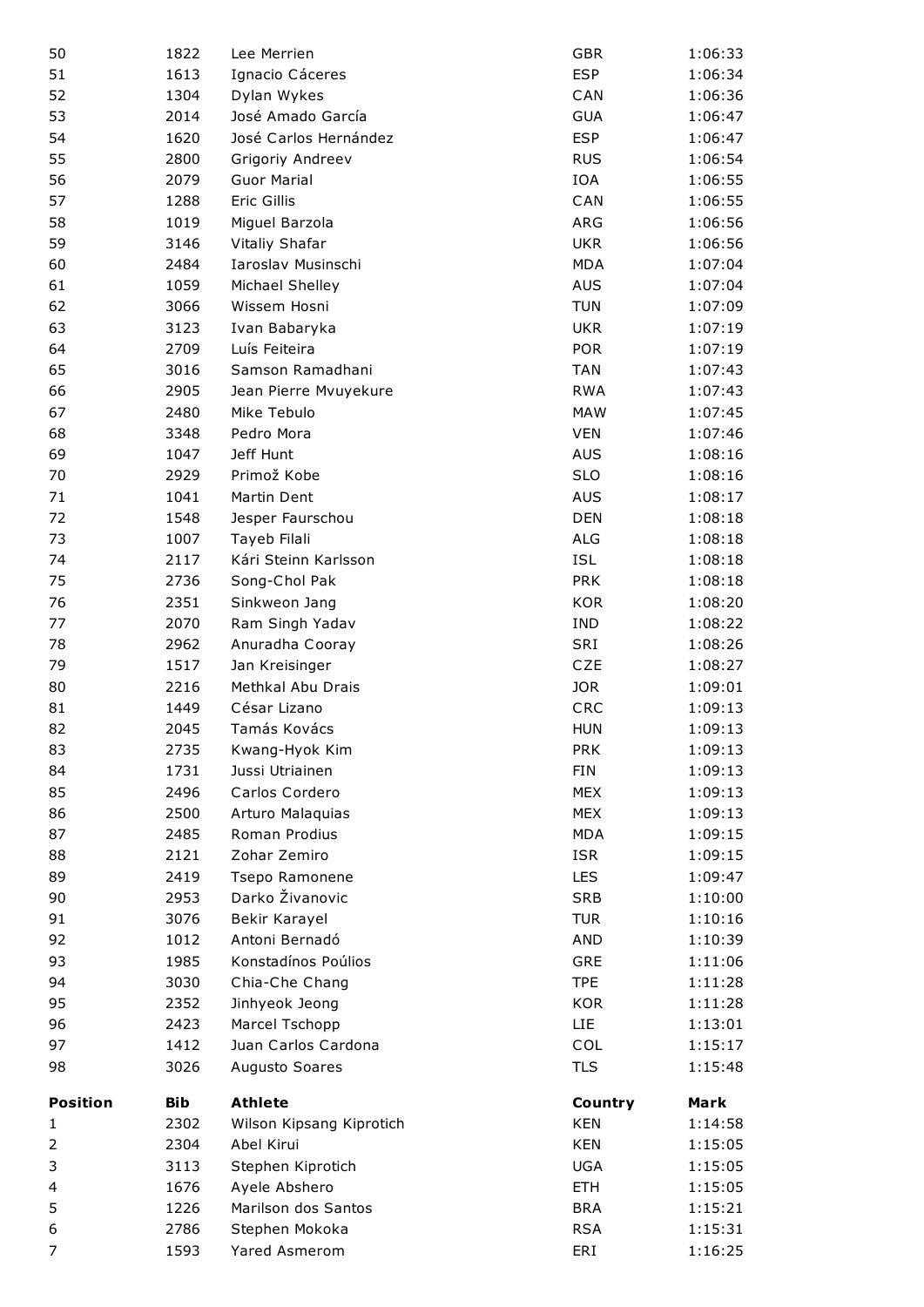| 8  | 2315 | Emmanuel Kipchirchir Mutai | <b>KEN</b> | 1:16:27 |
|----|------|----------------------------|------------|---------|
| 9  | 2230 | Kentaro Nakamoto           | <b>JPN</b> | 1:16:47 |
| 10 | 2672 | Henryk Szost               | POL        | 1:16:47 |
| 11 | 3367 | Wirimai Juwawo             | ZIM        | 1:16:47 |
| 12 | 2457 | Rachid Kisri               | <b>MAR</b> | 1:16:47 |
| 13 | 3368 | Cuthbert Nyasango          | ZIM        | 1:16:47 |
| 14 | 3225 | Mebrahtom Keflezighi       | <b>USA</b> | 1:16:47 |
| 15 | 1229 | Paulo Roberto Paula        | <b>BRA</b> | 1:16:47 |
| 16 | 2777 | Lusapho April              | <b>RSA</b> | 1:16:48 |
| 17 | 2222 | Arata Fujiwara             | <b>JPN</b> | 1:16:48 |
| 18 | 1222 | Franck de Almeida          | <b>BRA</b> | 1:16:48 |
| 19 | 2451 | Abderrahime Bouramdane     | <b>MAR</b> | 1:16:53 |
| 20 | 1761 | Abdellatif Meftah          | <b>FRA</b> | 1:17:24 |
| 21 | 2139 | Ruggero Pertile            | <b>ITA</b> | 1:17:24 |
| 22 | 2825 | Dmitriy Safronov           | <b>RUS</b> | 1:17:45 |
| 23 | 2971 | Viktor Röthlin             | SUI        | 1:17:57 |
| 24 | 2594 | Urige Buta                 | <b>NOR</b> | 1:17:57 |
| 25 | 2515 | Ser-Od Bat-Ochir           | <b>MGL</b> | 1:17:57 |
| 26 | 2760 | Marius Ionescu             | ROU        | 1:17:58 |
| 27 | 1828 | <b>Scott Overall</b>       | <b>GBR</b> | 1:17:58 |
| 28 | 3147 | Oleksandr Sitkovskyy       | <b>UKR</b> | 1:18:09 |
| 29 | 1615 | Carles Castillejo          | <b>ESP</b> | 1:18:10 |
| 30 | 2788 | Coolboy Ngamole            | <b>RSA</b> | 1:18:12 |
| 31 | 2507 | Daniel Vargas              | <b>MEX</b> | 1:18:22 |
| 32 | 1570 | Miguel Ángel Almachi       | ECU        | 1:18:24 |
| 33 | 3015 | <b>Faustine Mussa</b>      | <b>TAN</b> | 1:18:26 |
| 34 | 2824 | Aleksey Reunkov            | <b>RUS</b> | 1:18:26 |
| 35 | 1348 | Guojian Dong               | <b>CHN</b> | 1:18:27 |
| 36 | 2242 | Ryo Yamamoto               | <b>JPN</b> | 1:18:39 |
| 37 | 1285 | Reid Coolsaet              | CAN        | 1:18:47 |
| 38 | 1304 | Dylan Wykes                | CAN        | 1:19:00 |
| 39 | 1596 | Yonas Kifle                | ERI        | 1:19:00 |
| 40 | 2358 | Duhaeng Lee                | <b>KOR</b> | 1:19:00 |
| 41 | 2629 | Raúl Pacheco               | <b>PER</b> | 1:19:07 |
| 42 | 2753 | Mohammed Abduh Bakhet      | QAT        | 1:19:08 |
| 43 | 2096 | Mark Kenneally             | IRL        | 1:19:09 |
| 44 | 1167 | Stsiapan Rahautsou         | <b>BLR</b> | 1:19:09 |
| 45 | 1407 | Zatara Mande Ilunga        | COD        | 1:19:13 |
| 46 | 1822 | Lee Merrien                | <b>GBR</b> | 1:19:14 |
| 47 | 1613 | Ignacio Cáceres            | <b>ESP</b> | 1:19:14 |
| 48 | 1354 | Zicheng Li                 | <b>CHN</b> | 1:19:15 |
| 49 | 2014 | José Amado García          | <b>GUA</b> | 1:19:21 |
| 50 | 1288 | Eric Gillis                | CAN        | 1:19:22 |
| 51 | 3146 | Vitaliy Shafar             | <b>UKR</b> | 1:19:22 |
| 52 | 1059 | Michael Shelley            | <b>AUS</b> | 1:19:24 |
| 53 | 1019 | Miguel Barzola             | ARG        | 1:19:27 |
| 54 | 2484 | Iaroslav Musinschi         | <b>MDA</b> | 1:19:36 |
| 55 | 1620 | José Carlos Hernández      | <b>ESP</b> | 1:19:38 |
| 56 | 1692 | Dino Sefir                 | <b>ETH</b> | 1:19:46 |
| 57 | 2800 | Grigoriy Andreev           | <b>RUS</b> | 1:19:46 |
| 58 | 2709 | Luís Feiteira              | <b>POR</b> | 1:20:10 |
| 59 | 2079 | <b>Guor Marial</b>         | IOA        | 1:20:11 |
| 60 | 3123 | Ivan Babaryka              | <b>UKR</b> | 1:20:19 |
| 61 | 3066 | Wissem Hosni               | <b>TUN</b> | 1:20:27 |
| 62 | 2480 | Mike Tebulo                | <b>MAW</b> | 1:20:41 |
| 63 | 3016 | Samson Ramadhani           | <b>TAN</b> | 1:20:41 |
| 64 | 2905 | Jean Pierre Mvuyekure      | <b>RWA</b> | 1:20:51 |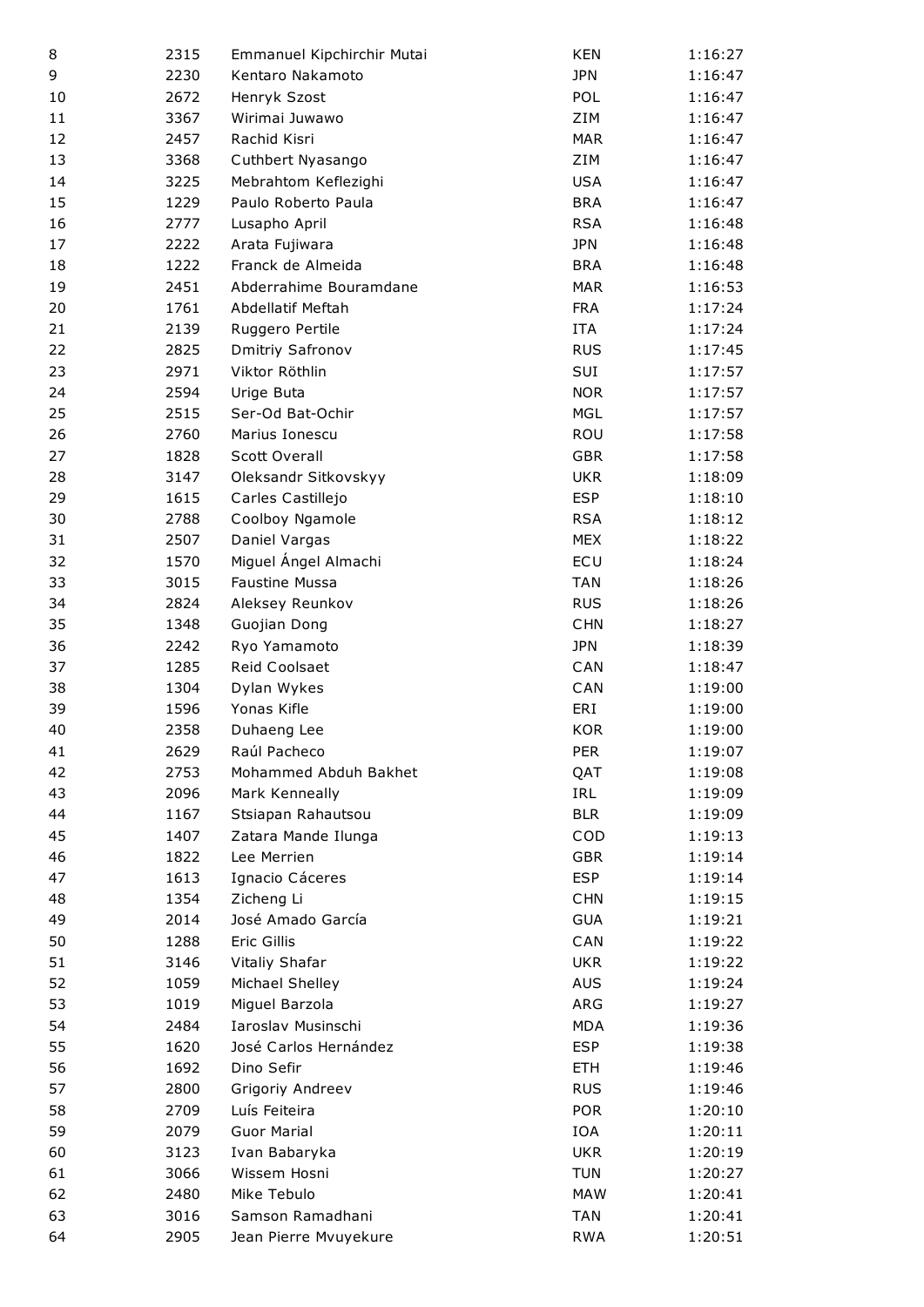| 65              | 1041         | Martin Dent                        | <b>AUS</b>               | 1:21:01            |
|-----------------|--------------|------------------------------------|--------------------------|--------------------|
| 66              | 1548         | Jesper Faurschou                   | <b>DEN</b>               | 1:21:03            |
| 67              | 2117         | Kári Steinn Karlsson               | <b>ISL</b>               | 1:21:03            |
| 68              | 2929         | Primož Kobe                        | <b>SLO</b>               | 1:21:03            |
| 69              | 2736         | Song-Chol Pak                      | <b>PRK</b>               | 1:21:03            |
| 70              | 3348         | Pedro Mora                         | <b>VEN</b>               | 1:21:16            |
| 71              |              | Jeff Hunt                          | <b>AUS</b>               |                    |
|                 | 1047         |                                    |                          | 1:21:33            |
| 72              | 2962         | Anuradha Cooray                    | SRI                      | 1:21:37            |
| 73              | 1517         | Jan Kreisinger                     | CZE                      | 1:21:41            |
| 74              | 1007         | Tayeb Filali                       | <b>ALG</b>               | 1:21:48            |
| 75              | 2351         | Sinkweon Jang                      | <b>KOR</b>               | 1:22:02            |
| 76              | 2735         | Kwang-Hyok Kim                     | <b>PRK</b>               | 1:22:03            |
| 77              | 1731         | Jussi Utriainen                    | FIN                      | 1:22:03            |
| 78              | 2496         | Carlos Cordero                     | <b>MEX</b>               | 1:22:03            |
| 79              | 2216         | Methkal Abu Drais                  | <b>JOR</b>               | 1:22:06            |
| 80              | 1449         | César Lizano                       | CRC                      | 1:22:08            |
| 81              | 2070         | Ram Singh Yadav                    | <b>IND</b>               | 1:22:10            |
| 82              | 2500         | Arturo Malaquias                   | <b>MEX</b>               | 1:22:23            |
| 83              | 2045         | Tamás Kovács                       | <b>HUN</b>               | 1:22:23            |
| 84              | 2121         | Zohar Zemiro                       | <b>ISR</b>               | 1:22:51            |
| 85              | 2485         | Roman Prodius                      | <b>MDA</b>               | 1:23:18            |
| 86              | 2419         | Tsepo Ramonene                     | LES                      | 1:23:46            |
| 87              | 2717         | Rui Pedro Silva                    | <b>POR</b>               | 1:23:50            |
| 88              | 2953         | Darko Živanovic                    | <b>SRB</b>               | 1:24:05            |
| 89              | 3076         | Bekir Karayel                      | <b>TUR</b>               | 1:24:15            |
| 90              | 1012         | Antoni Bernadó                     | <b>AND</b>               | 1:24:39            |
| 91              | 1985         | Konstadínos Poúlios                | <b>GRE</b>               | 1:25:40            |
| 92              | 2352         | Jinhyeok Jeong                     | <b>KOR</b>               | 1:26:10            |
| 93              | 3030         | Chia-Che Chang                     | <b>TPE</b>               | 1:26:12            |
|                 |              |                                    |                          |                    |
| 94              | 2423         | Marcel Tschopp                     | <b>LIE</b>               | 1:26:48            |
| 95              | 1412         | Juan Carlos Cardona                | COL                      | 1:30:20            |
| 96              | 3026         | Augusto Soares                     | <b>TLS</b>               | 1:31:01            |
| <b>Position</b> | <b>Bib</b>   | <b>Athlete</b>                     |                          | Mark               |
| 1               |              |                                    | Country                  |                    |
|                 | 2304         | Abel Kirui                         | <b>KEN</b>               | 1:30:15            |
| $\mathbf 2$     | 2302         | Wilson Kipsang Kiprotich           | <b>KEN</b>               | 1:30:15            |
| 3               | 3113         | Stephen Kiprotich                  | <b>UGA</b>               | 1:30:15            |
| 4               | 1676         | Ayele Abshero                      | <b>ETH</b>               | 1:30:51            |
| 5               | 1226         | Marilson dos Santos                | <b>BRA</b>               | 1:30:55            |
| 6               | 2786         | Stephen Mokoka                     | <b>RSA</b>               | 1:31:33            |
| 7               | 2230         | Kentaro Nakamoto                   | <b>JPN</b>               | 1:32:16            |
| 8               | 3367         | Wirimai Juwawo                     | ZIM                      | 1:32:16            |
| 9               | 1229         | Paulo Roberto Paula                | <b>BRA</b>               | 1:32:16            |
| 10              | 3225         | Mebrahtom Keflezighi               | <b>USA</b>               | 1:32:17            |
| 11              | 2222         | Arata Fujiwara                     | <b>JPN</b>               | 1:32:17            |
| 12              | 3368         | Cuthbert Nyasango                  | ZIM                      | 1:32:17            |
| 13              | 1593         | Yared Asmerom                      | ERI                      | 1:32:17            |
| 14              | 2315         | Emmanuel Kipchirchir Mutai         | <b>KEN</b>               | 1:32:18            |
| 15              | 2672         | Henryk Szost                       | POL                      | 1:32:24            |
| 16              | 1222         | Franck de Almeida                  | <b>BRA</b>               | 1:32:28            |
| 17              | 2457         | Rachid Kisri                       | <b>MAR</b>               | 1:32:34            |
| 18              | 2777         | Lusapho April                      | <b>RSA</b>               | 1:33:02            |
| 19              | 2139         | Ruggero Pertile                    | <b>ITA</b>               | 1:33:28            |
| 20              | 3147         | Oleksandr Sitkovskyy               | <b>UKR</b>               | 1:33:40            |
| 21              | 2971         | Viktor Röthlin                     | SUI                      | 1:33:49            |
| 22              | 2594         | Urige Buta                         | <b>NOR</b>               | 1:33:53            |
| 23<br>24        | 2760<br>2825 | Marius Ionescu<br>Dmitriy Safronov | <b>ROU</b><br><b>RUS</b> | 1:33:55<br>1:34:14 |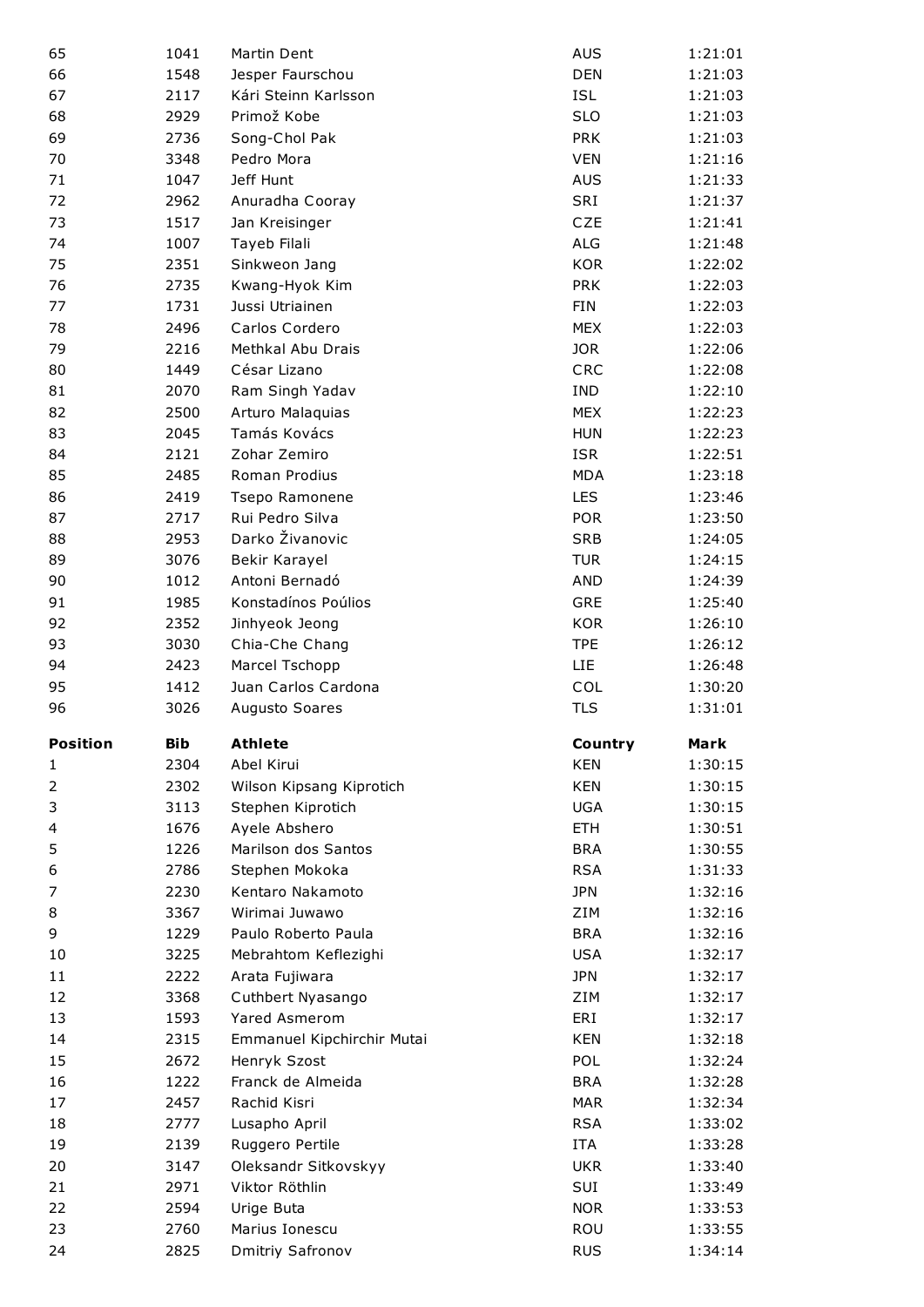| 25 | 2824         | Aleksey Reunkov       | <b>RUS</b> | 1:34:17 |
|----|--------------|-----------------------|------------|---------|
| 26 | 2507         | Daniel Vargas         | <b>MEX</b> | 1:34:28 |
| 27 | 1828         | <b>Scott Overall</b>  | <b>GBR</b> | 1:34:36 |
| 28 | 1570         | Miguel Ángel Almachi  | ECU        | 1:34:40 |
| 29 | 1615         | Carles Castillejo     | <b>ESP</b> | 1:34:42 |
| 30 | 2515         | Ser-Od Bat-Ochir      | <b>MGL</b> | 1:34:51 |
| 31 | 1304         | Dylan Wykes           | CAN        | 1:34:54 |
| 32 | 1285         | Reid Coolsaet         | CAN        | 1:34:55 |
| 33 | 3015         | Faustine Mussa        | <b>TAN</b> | 1:35:05 |
| 34 | 1059         | Michael Shelley       | <b>AUS</b> | 1:35:12 |
| 35 | 2629         | Raúl Pacheco          | <b>PER</b> | 1:35:15 |
| 36 | 2358         | Duhaeng Lee           | <b>KOR</b> | 1:35:19 |
| 37 | 1348         | Guojian Dong          | <b>CHN</b> | 1:35:20 |
| 38 | 3146         | Vitaliy Shafar        | <b>UKR</b> | 1:35:31 |
| 39 | 2788         | Coolboy Ngamole       | <b>RSA</b> | 1:35:37 |
| 40 | 1822         | Lee Merrien           | <b>GBR</b> | 1:35:39 |
| 41 | 1613         | Ignacio Cáceres       | <b>ESP</b> | 1:35:39 |
| 42 | 2096         | Mark Kenneally        | IRL        | 1:35:45 |
| 43 | 1288         | Eric Gillis           | CAN        | 1:35:45 |
| 44 | 2014         | José Amado García     | <b>GUA</b> | 1:35:47 |
| 45 |              |                       | <b>JPN</b> |         |
|    | 2242<br>1019 | Ryo Yamamoto          |            | 1:35:47 |
| 46 |              | Miguel Barzola        | ARG        | 1:35:49 |
| 47 | 2484         | Iaroslav Musinschi    | <b>MDA</b> | 1:35:51 |
| 48 | 1596         | Yonas Kifle           | ERI        | 1:36:19 |
| 49 | 2800         | Grigoriy Andreev      | <b>RUS</b> | 1:36:27 |
| 50 | 1354         | Zicheng Li            | <b>CHN</b> | 1:36:28 |
| 51 | 1620         | José Carlos Hernández | <b>ESP</b> | 1:36:29 |
| 52 | 2753         | Mohammed Abduh Bakhet | QAT        | 1:36:33 |
| 53 | 1167         | Stsiapan Rahautsou    | <b>BLR</b> | 1:36:39 |
| 54 | 1407         | Zatara Mande Ilunga   | COD        | 1:36:42 |
| 55 | 2709         | Luís Feiteira         | <b>POR</b> | 1:36:48 |
| 56 | 1041         | Martin Dent           | <b>AUS</b> | 1:36:52 |
| 57 | 2480         | Mike Tebulo           | <b>MAW</b> | 1:37:10 |
| 58 | 3016         | Samson Ramadhani      | <b>TAN</b> | 1:37:10 |
| 59 | 2079         | <b>Guor Marial</b>    | IOA        | 1:37:12 |
| 60 | 1548         | Jesper Faurschou      | <b>DEN</b> | 1:37:18 |
| 61 | 2117         | Kári Steinn Karlsson  | <b>ISL</b> | 1:37:25 |
| 62 | 2929         | Primož Kobe           | <b>SLO</b> | 1:37:25 |
| 63 | 3123         | Ivan Babaryka         | <b>UKR</b> | 1:37:27 |
| 64 | 2736         | Song-Chol Pak         | <b>PRK</b> | 1:37:40 |
| 65 | 3066         | Wissem Hosni          | <b>TUN</b> | 1:37:53 |
| 66 | 2905         | Jean Pierre Mvuyekure | <b>RWA</b> | 1:38:18 |
| 67 | 2962         | Anuradha Cooray       | SRI        | 1:38:30 |
| 68 | 2216         | Methkal Abu Drais     | <b>JOR</b> | 1:38:43 |
| 69 | 2735         | Kwang-Hyok Kim        | <b>PRK</b> | 1:38:43 |
| 70 | 2496         | Carlos Cordero        | <b>MEX</b> | 1:38:43 |
| 71 | 1731         | Jussi Utriainen       | FIN        | 1:38:43 |
| 72 | 3348         | Pedro Mora            | <b>VEN</b> | 1:38:50 |
| 73 | 1449         | César Lizano          | CRC        | 1:38:58 |
| 74 | 1047         | Jeff Hunt             | AUS        | 1:39:29 |
| 75 | 1517         | Jan Kreisinger        | CZE        | 1:39:47 |
| 76 | 2500         | Arturo Malaquias      | <b>MEX</b> | 1:39:59 |
| 77 | 2045         | Tamás Kovács          | <b>HUN</b> | 1:40:00 |
| 78 | 2070         | Ram Singh Yadav       | <b>IND</b> | 1:40:12 |
| 79 | 2351         | Sinkweon Jang         | <b>KOR</b> | 1:40:15 |
| 80 | 2121         | Zohar Zemiro          | <b>ISR</b> | 1:41:16 |
| 81 | 2419         | Tsepo Ramonene        | LES        | 1:42:10 |
|    |              |                       |            |         |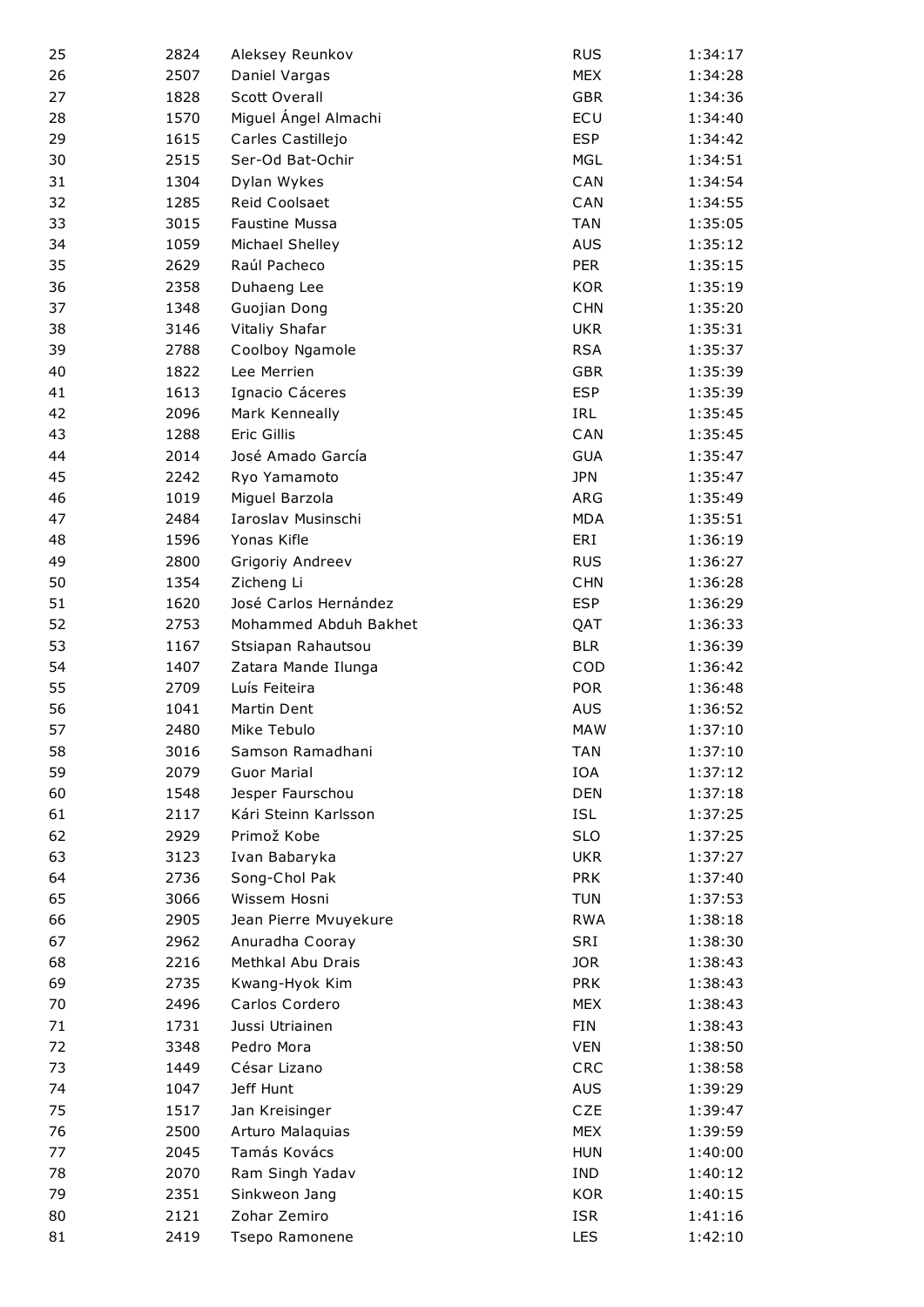| 82              | 3076       | Bekir Karayel              | <b>TUR</b> | 1:42:26 |
|-----------------|------------|----------------------------|------------|---------|
| 83              | 2953       | Darko Živanovic            | <b>SRB</b> | 1:42:45 |
| 84              | 1012       | Antoni Bernadó             | <b>AND</b> | 1:42:51 |
| 85              | 2423       | Marcel Tschopp             | LIE        | 1:44:30 |
| 86              | 3030       | Chia-Che Chang             | <b>TPE</b> | 1:45:01 |
| 87              | 1985       | Konstadínos Poúlios        | <b>GRE</b> | 1:45:29 |
| 88              | 2352       | Jinhyeok Jeong             | <b>KOR</b> | 1:45:47 |
| 89              | 1412       | Juan Carlos Cardona        | COL        | 1:49:44 |
| 90              | 3026       | Augusto Soares             | <b>TLS</b> | 1:51:28 |
| <b>Position</b> | <b>Bib</b> | <b>Athlete</b>             | Country    | Mark    |
| 1               | 2304       | Abel Kirui                 | <b>KEN</b> | 1:46:03 |
| 2               | 2302       | Wilson Kipsang Kiprotich   | <b>KEN</b> | 1:46:03 |
| 3               | 3113       | Stephen Kiprotich          | <b>UGA</b> | 1:46:04 |
| 4               | 1226       | Marilson dos Santos        | <b>BRA</b> | 1:47:17 |
| 5               | 2230       | Kentaro Nakamoto           | <b>JPN</b> | 1:48:15 |
| 6               | 3225       | Mebrahtom Keflezighi       | <b>USA</b> | 1:48:16 |
| $\overline{7}$  | 1229       | Paulo Roberto Paula        | <b>BRA</b> | 1:48:21 |
| 8               | 2672       | Henryk Szost               | POL        | 1:48:21 |
| 9               | 3367       | Wirimai Juwawo             | ZIM        | 1:48:21 |
| 10              | 3368       | Cuthbert Nyasango          | ZIM        | 1:48:22 |
| 11              | 2786       | Stephen Mokoka             | <b>RSA</b> | 1:48:50 |
| 12              | 1222       | Franck de Almeida          | <b>BRA</b> | 1:48:56 |
| 13              | 1676       | Ayele Abshero              | <b>ETH</b> | 1:49:22 |
| 14              | 2315       | Emmanuel Kipchirchir Mutai | <b>KEN</b> | 1:49:39 |
| 15              | 1593       | <b>Yared Asmerom</b>       | ERI        | 1:49:39 |
| 16              | 2222       | Arata Fujiwara             | <b>JPN</b> | 1:49:39 |
| 17              | 3147       | Oleksandr Sitkovskyy       | <b>UKR</b> | 1:49:42 |
| 18              | 2457       | Rachid Kisri               | <b>MAR</b> | 1:49:51 |
| 19              | 2971       | Viktor Röthlin             | SUI        | 1:50:02 |
| 20              | 2139       | Ruggero Pertile            | <b>ITA</b> | 1:50:06 |
| 21              | 2824       | Aleksey Reunkov            | <b>RUS</b> | 1:50:34 |
| 22              | 2777       | Lusapho April              | <b>RSA</b> | 1:50:59 |
| 23              | 2760       | Marius Ionescu             | ROU        | 1:51:00 |
| 24              | 2594       | Urige Buta                 | <b>NOR</b> | 1:51:05 |
| 25              | 1304       | Dylan Wykes                | CAN        | 1:51:25 |
| 26              | 1059       | Michael Shelley            | <b>AUS</b> | 1:51:27 |
| 27              | 2629       | Raúl Pacheco               | PER        | 1:51:29 |
| 28              | 2825       | Dmitriy Safronov           | <b>RUS</b> | 1:51:30 |
| 29              | 1285       | Reid Coolsaet              | CAN        | 1:51:35 |
| 30              | 1615       | Carles Castillejo          | <b>ESP</b> | 1:51:36 |
| 31              | 1570       | Miguel Ángel Almachi       | ECU        | 1:51:46 |
| 32              | 3146       | Vitaliy Shafar             | <b>UKR</b> | 1:52:20 |
| 33              | 3015       | Faustine Mussa             | <b>TAN</b> | 1:52:22 |
| 34              | 1822       | Lee Merrien                | <b>GBR</b> | 1:52:27 |
| 35              | 1288       | Eric Gillis                | CAN        | 1:52:29 |
| 36              | 2358       | Duhaeng Lee                | <b>KOR</b> | 1:52:31 |
| 37              | 2484       | Iaroslav Musinschi         | <b>MDA</b> | 1:52:32 |
| 38              | 2507       | Daniel Vargas              | <b>MEX</b> | 1:52:40 |
| 39              | 1348       | Guojian Dong               | <b>CHN</b> | 1:52:51 |
| 40              | 1613       | Ignacio Cáceres            | <b>ESP</b> | 1:52:56 |
| 41              | 2014       | José Amado García          | <b>GUA</b> | 1:52:58 |
| 42              | 1019       | Miguel Barzola             | ARG        | 1:53:00 |
| 43              | 2515       | Ser-Od Bat-Ochir           | <b>MGL</b> | 1:53:10 |
| 44              | 1041       | Martin Dent                | <b>AUS</b> | 1:53:14 |
| 45              | 1828       | <b>Scott Overall</b>       | <b>GBR</b> | 1:53:22 |
| 46              | 2096       | Mark Kenneally             | IRL        | 1:53:27 |
| 47              | 2242       | Ryo Yamamoto               | <b>JPN</b> | 1:53:35 |
|                 |            |                            |            |         |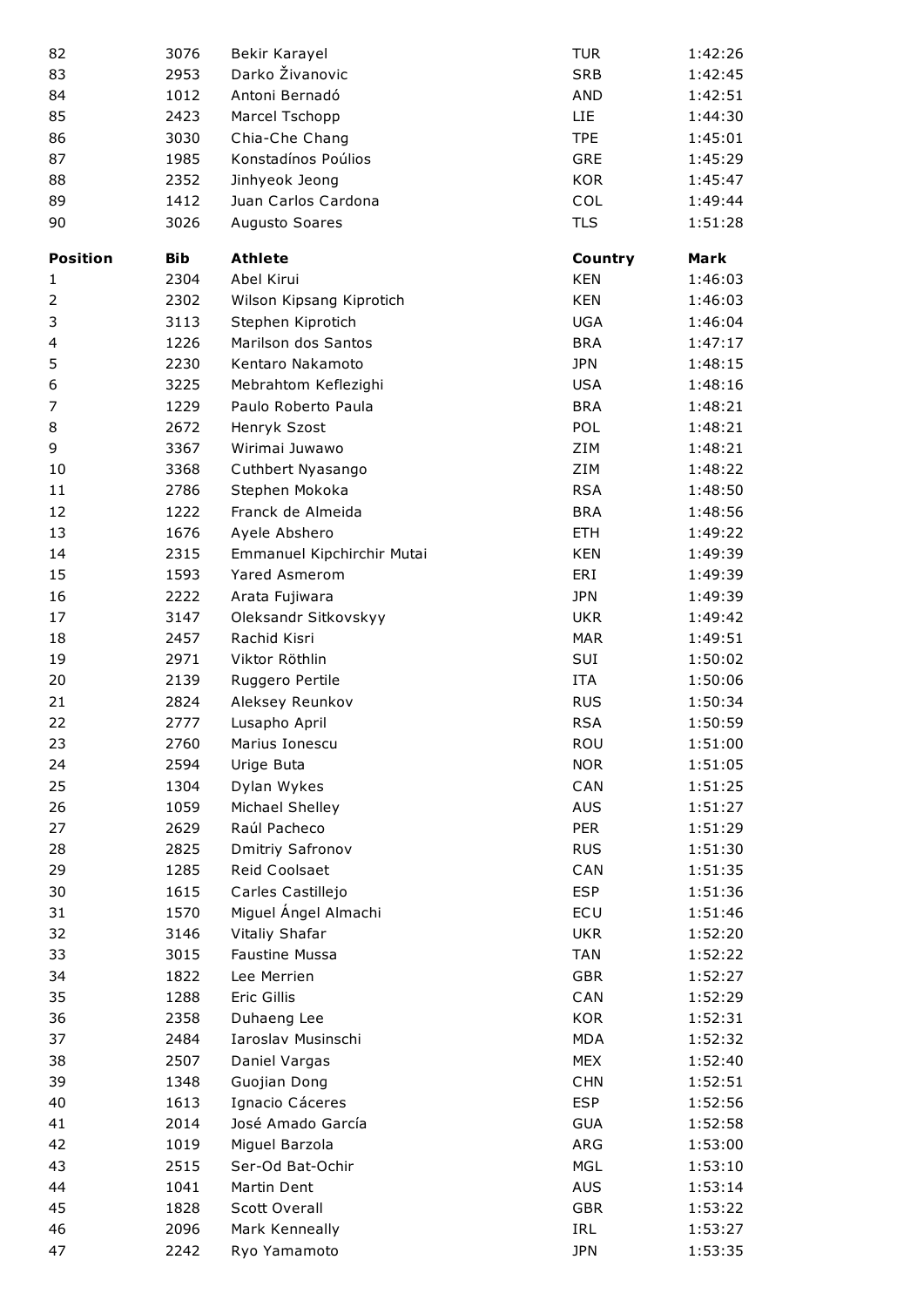| 48              | 2800         | Grigoriy Andreev                     | <b>RUS</b>               | 1:53:41            |
|-----------------|--------------|--------------------------------------|--------------------------|--------------------|
| 49              | 1620         | José Carlos Hernández                | <b>ESP</b>               | 1:54:04            |
| 50              | 1548         | Jesper Faurschou                     | <b>DEN</b>               | 1:54:12            |
| 51              | 2788         | Coolboy Ngamole                      | <b>RSA</b>               | 1:54:16            |
| 52              | 2480         | Mike Tebulo                          | <b>MAW</b>               | 1:54:17            |
| 53              | 2117         | Kári Steinn Karlsson                 | <b>ISL</b>               | 1:54:21            |
| 54              | 2709         | Luís Feiteira                        | <b>POR</b>               | 1:54:22            |
| 55              | 2929         | Primož Kobe                          | <b>SLO</b>               | 1:54:30            |
| 56              | 1354         | Zicheng Li                           | <b>CHN</b>               | 1:54:39            |
| 57              | 2079         | <b>Guor Marial</b>                   | <b>IOA</b>               | 1:54:40            |
| 58              | 1167         | Stsiapan Rahautsou                   | <b>BLR</b>               | 1:55:04            |
| 59              | 3016         | Samson Ramadhani                     | <b>TAN</b>               | 1:55:15            |
| 60              | 1596         | Yonas Kifle                          | ERI                      | 1:55:24            |
| 61              | 2736         | Song-Chol Pak                        | <b>PRK</b>               | 1:55:25            |
| 62              | 3123         | Ivan Babaryka                        | <b>UKR</b>               | 1:55:30            |
| 63              | 2735         | Kwang-Hyok Kim                       | <b>PRK</b>               | 1:56:00            |
| 64              | 2962         | Anuradha Cooray                      | SRI                      | 1:56:01            |
| 65              | 2216         | Methkal Abu Drais                    | <b>JOR</b>               | 1:56:06            |
| 66              | 2496         | Carlos Cordero                       | <b>MEX</b>               | 1:56:07            |
| 67              | 2753         | Mohammed Abduh Bakhet                | QAT                      | 1:56:14            |
| 68              | 2905         | Jean Pierre Mvuyekure                | <b>RWA</b>               | 1:56:18            |
| 69              | 1731         | Jussi Utriainen                      | <b>FIN</b>               | 1:56:44            |
| 70              | 3066         | Wissem Hosni                         | <b>TUN</b>               | 1:57:01            |
| 71              | 3348         | Pedro Mora                           | <b>VEN</b>               | 1:57:02            |
| 72              | 1449         | César Lizano                         | CRC                      | 1:57:07            |
| 73              | 1047         | Jeff Hunt                            | <b>AUS</b>               | 1:57:55            |
| 74              | 1517         | Jan Kreisinger                       | CZE                      | 1:58:41            |
| 75              | 2500         | Arturo Malaquias                     | <b>MEX</b>               | 1:58:58            |
| 76              | 2045         | Tamás Kovács                         | <b>HUN</b>               | 1:59:11            |
| 77              | 2070         | Ram Singh Yadav                      | <b>IND</b>               | 1:59:39            |
| 78              | 2351         | Sinkweon Jang                        | <b>KOR</b>               | 1:59:59            |
| 79              | 1012         | Antoni Bernadó                       | <b>AND</b>               | 2:01:32            |
| 80              | 3076         | Bekir Karayel                        | <b>TUR</b>               | 2:01:39            |
| 81              | 3030         | Chia-Che Chang                       | <b>TPE</b>               | 2:02:53            |
| 82              | 2423         | Marcel Tschopp                       | <b>LIE</b>               | 2:02:54            |
| 83              | 2121         | Zohar Zemiro                         | <b>ISR</b>               | 2:03:15            |
| 84              | 2953         | Darko Živanovic                      | <b>SRB</b>               | 2:03:30            |
| 85              |              |                                      |                          |                    |
| 86              | 1407         | Zatara Mande Ilunga                  | COD                      | 2:04:43            |
|                 | 1985         | Konstadínos Poúlios                  | GRE                      | 2:05:04            |
| 87              | 2419         | Tsepo Ramonene                       | <b>LES</b>               | 2:05:09            |
| 88              | 2352         | Jinhyeok Jeong                       | <b>KOR</b>               | 2:06:38            |
| 89              | 1412         | Juan Carlos Cardona                  | COL                      | 2:10:29            |
| 90              | 3026         | Augusto Soares                       | <b>TLS</b>               | 2:13:12            |
| <b>Position</b> | Bib          | <b>Athlete</b>                       | Country                  | Mark               |
| $\mathbf{1}$    | 3113         | Stephen Kiprotich                    | <b>UGA</b>               | 2:01:12            |
| 2               | 2304         | Abel Kirui                           | <b>KEN</b>               | 2:01:31            |
| 3               | 2302         | Wilson Kipsang Kiprotich             | <b>KEN</b>               | 2:02:03            |
| 4               | 1226         | Marilson dos Santos                  | <b>BRA</b>               | 2:03:45            |
| 5               | 2230         | Kentaro Nakamoto                     | <b>JPN</b>               | 2:04:11            |
| 6               | 3225         | Mebrahtom Keflezighi                 | <b>USA</b>               | 2:04:11            |
| 7               | 1229         | Paulo Roberto Paula                  | <b>BRA</b>               | 2:04:42            |
| 8               | 3368         | Cuthbert Nyasango                    | ZIM                      | 2:04:46            |
| 9               | 2672         | Henryk Szost                         | POL                      | 2:04:54            |
| 10              | 3367         | Wirimai Juwawo                       | ZIM                      | 2:05:31            |
| 11              | 3147         | Oleksandr Sitkovskyy                 | <b>UKR</b>               | 2:05:47            |
| 12<br>13        | 1222<br>2139 | Franck de Almeida<br>Ruggero Pertile | <b>BRA</b><br><b>ITA</b> | 2:05:54<br>2:05:57 |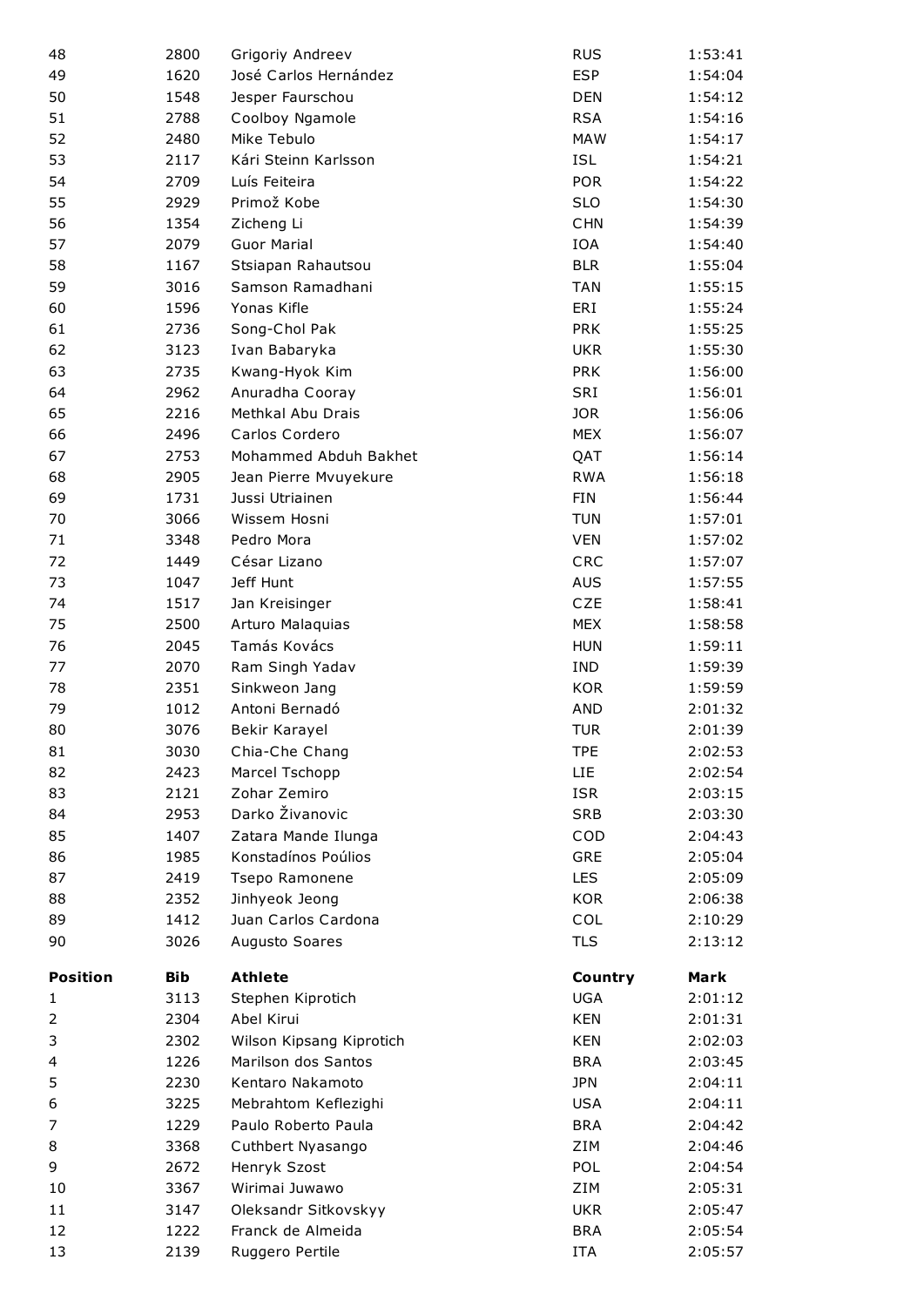| 14 | 2971 | Viktor Röthlin             | SUI        | 2:06:00 |
|----|------|----------------------------|------------|---------|
| 15 | 2824 | Aleksey Reunkov            | <b>RUS</b> | 2:06:49 |
| 16 | 2315 | Emmanuel Kipchirchir Mutai | <b>KEN</b> | 2:07:04 |
| 17 | 1059 | Michael Shelley            | <b>AUS</b> | 2:07:19 |
| 18 | 2457 | Rachid Kisri               | <b>MAR</b> | 2:07:28 |
| 19 | 1593 | <b>Yared Asmerom</b>       | ERI        | 2:07:46 |
| 20 | 1304 | Dylan Wykes                | CAN        | 2:07:59 |
| 21 | 2629 | Raúl Pacheco               | <b>PER</b> | 2:08:09 |
| 22 | 1615 | Carles Castillejo          | <b>ESP</b> | 2:08:37 |
| 23 | 1285 | Reid Coolsaet              | CAN        | 2:08:48 |
| 24 | 2825 | Dmitriy Safronov           | <b>RUS</b> | 2:08:50 |
| 25 | 2786 | Stephen Mokoka             | <b>RSA</b> | 2:08:56 |
| 26 | 2760 | Marius Ionescu             | ROU        | 2:09:02 |
| 27 | 1288 | Eric Gillis                | CAN        | 2:09:03 |
| 28 | 3146 | Vitaliy Shafar             | <b>UKR</b> | 2:09:11 |
| 29 | 2484 | Iaroslav Musinschi         | <b>MDA</b> | 2:09:13 |
| 30 | 1822 | Lee Merrien                | <b>GBR</b> | 2:09:23 |
| 31 | 1041 | Martin Dent                | <b>AUS</b> | 2:09:27 |
| 32 | 2594 | Urige Buta                 | <b>NOR</b> | 2:09:37 |
| 33 | 3015 | Faustine Mussa             | <b>TAN</b> | 2:09:45 |
| 34 | 2358 | Duhaeng Lee                | <b>KOR</b> | 2:09:51 |
| 35 | 1613 | Ignacio Cáceres            | <b>ESP</b> | 2:09:52 |
| 36 | 2222 | Arata Fujiwara             | <b>JPN</b> | 2:10:02 |
| 37 | 2777 | Lusapho April              | <b>RSA</b> | 2:10:08 |
| 38 | 1570 | Miguel Ángel Almachi       | ECU        | 2:10:11 |
| 39 | 2507 | Daniel Vargas              | <b>MEX</b> | 2:10:20 |
| 40 | 1620 | José Carlos Hernández      | <b>ESP</b> | 2:10:24 |
| 41 | 2014 | José Amado García          | <b>GUA</b> | 2:10:24 |
| 42 | 1019 | Miguel Barzola             | ARG        | 2:10:26 |
| 43 | 2800 | Grigoriy Andreev           | <b>RUS</b> | 2:10:55 |
| 44 | 2242 | Ryo Yamamoto               | <b>JPN</b> | 2:11:12 |
| 45 | 1548 | Jesper Faurschou           | <b>DEN</b> | 2:11:14 |
| 46 | 2117 | Kári Steinn Karlsson       | <b>ISL</b> | 2:11:28 |
| 47 | 2480 | Mike Tebulo                | <b>MAW</b> | 2:11:32 |
| 48 | 2515 | Ser-Od Bat-Ochir           | <b>MGL</b> | 2:11:54 |
| 49 | 2929 | Primož Kobe                | <b>SLO</b> | 2:11:58 |
| 50 | 2709 | Luís Feiteira              | <b>POR</b> | 2:12:00 |
| 51 | 2079 | <b>Guor Marial</b>         | <b>IOA</b> | 2:12:03 |
| 52 | 1348 | Guojian Dong               | <b>CHN</b> | 2:12:11 |
| 53 | 2096 | Mark Kenneally             | IRL        | 2:12:23 |
| 54 | 2735 | Kwang-Hyok Kim             | <b>PRK</b> | 2:12:52 |
| 55 | 2736 | Song-Chol Pak              | <b>PRK</b> | 2:12:56 |
| 56 | 2962 | Anuradha Cooray            | SRI        | 2:13:08 |
| 57 | 1828 | <b>Scott Overall</b>       | <b>GBR</b> | 2:13:26 |
| 58 | 2216 | Methkal Abu Drais          | <b>JOR</b> | 2:13:28 |
| 59 | 1596 | Yonas Kifle                | ERI        | 2:13:39 |
| 60 | 3123 | Ivan Babaryka              | <b>UKR</b> | 2:13:41 |
| 61 | 2496 | Carlos Cordero             | <b>MEX</b> | 2:14:09 |
| 62 | 1167 | Stsiapan Rahautsou         | <b>BLR</b> | 2:14:33 |
| 63 | 3348 | Pedro Mora                 | <b>VEN</b> | 2:15:00 |
| 64 | 3016 | Samson Ramadhani           | <b>TAN</b> | 2:15:22 |
| 65 | 1047 | Jeff Hunt                  | <b>AUS</b> | 2:15:35 |
| 66 | 1449 | César Lizano               | CRC        | 2:15:41 |
| 67 | 2753 | Mohammed Abduh Bakhet      | QAT        | 2:16:40 |
| 68 | 1517 | Jan Kreisinger             | CZE        | 2:17:03 |
| 69 | 1731 | Jussi Utriainen            | <b>FIN</b> | 2:17:23 |
| 70 | 3066 | Wissem Hosni               | <b>TUN</b> | 2:17:55 |
|    |      |                            |            |         |